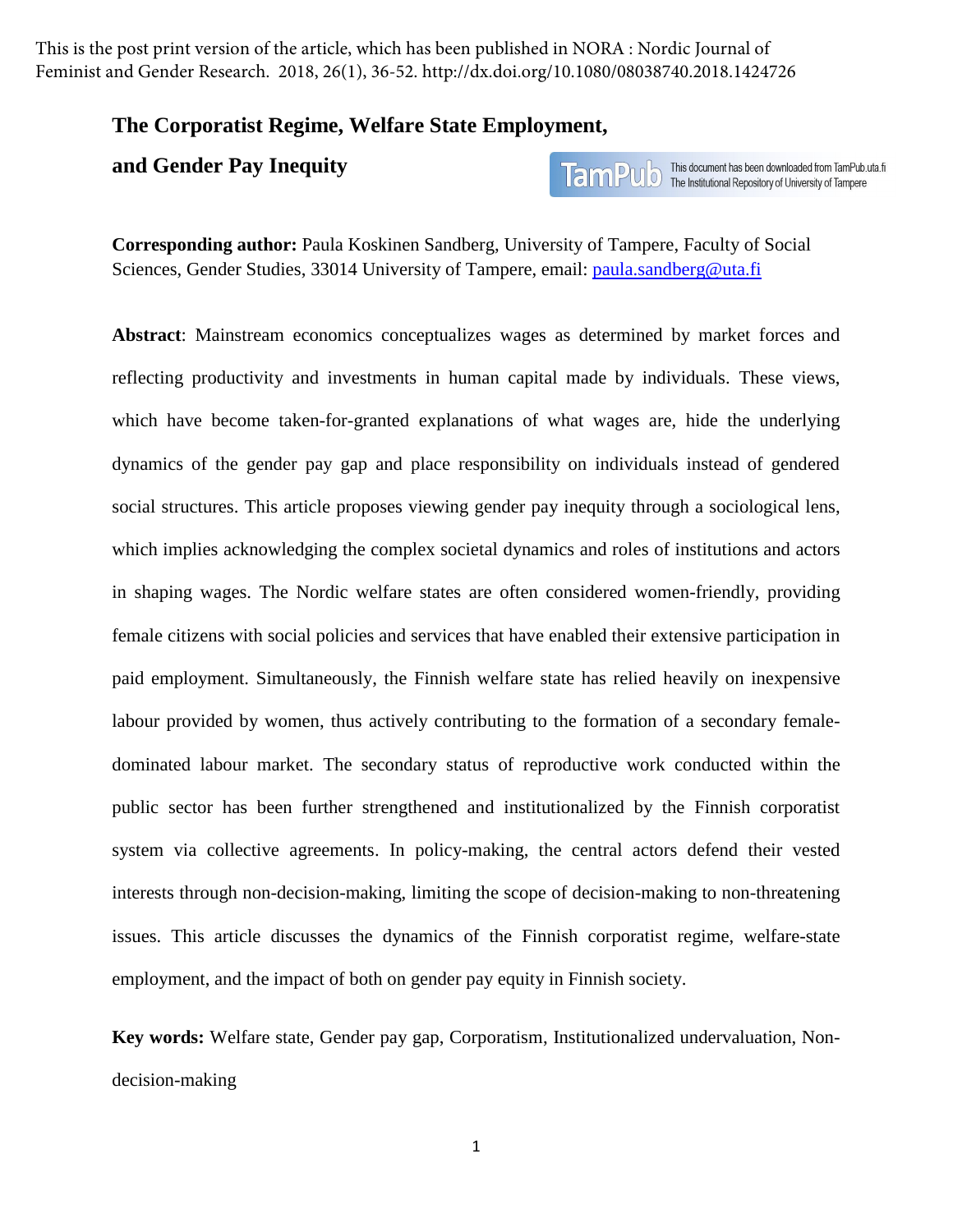## **Introduction**

*"The gender pay gap is also about attitudes. Girls should be shown pay scales for different jobs so that they will not choose low-paying jobs."* A high-profile Finnish female economist on a panel at a seminar held in Helsinki, Finland, October 2017.

The quote above exemplifies the dominant rhetoric in public debates about the gender pay gap in Finland. This dominant rhetoric is based on views typically expressed by economists that emphasize the role of individual choice in labour-market outcomes, such as the gender pay gap. According to this view, female-dominated jobs in the public sector are inherently lower paying; accordingly, to attain equal pay, women should choose to work elsewhere. This article adopts a different view, arguing that, when studying the gender pay gap, it is crucial to analyse the wider societal and institutional context as well as central actors and power relations. In this article, the focus is on institutions and institutional actors: the welfare state, the corporatist regime and central labour-market organizations.

The great majority of current scholarship on the gender pay gap has been conducted within the field of economics. Research on gender pay equity mainly focuses on human capital and variables explaining the gender pay gap (classics include Becker, 1964; Mincer, 1958; Oaxaca, 1973; for critiques, see Grimshaw & Rubery, 2002; Jefferson & Austen, 2015). This literature is based on certain underlying assumptions; namely, that individuals make rational choices, and that investments in human capital and market forces shape the wage relativities between different industries (e.g., Becker, 1994; Mincer, 1958). These views dominate both academic and policy discussions as well as public debates on equal pay in Finland. This article challenges these mainstream economic views on wages and the gender pay gap by analysing the central features of Finnish society, its institutional context, and its central actors, as well as how all of these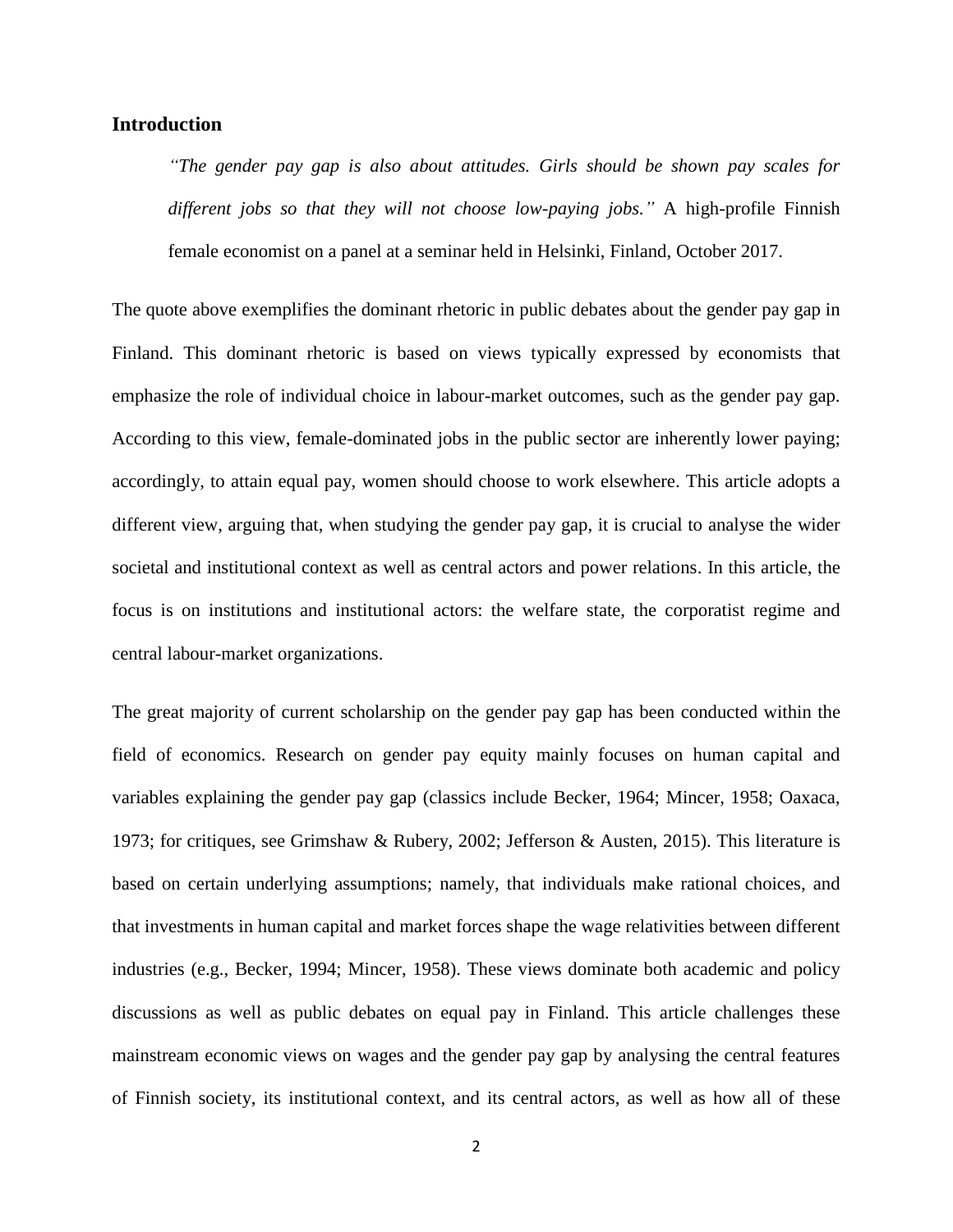uphold the gendered structure of the labour market and the persistent gender pay gap. In addition, this article focuses on the power relations and vested interests of central actors, such as labour-market organizations, that protect male privilege within the labour market. The Finnish case is insightful since it yields a better understanding of the core problems in promoting gender equality in a context which, although relatively progressive in terms of gender equality, remains incomplete in its implementation of gender-equality objectives and related policies.

This article reviews and discusses previous multidisciplinary research and scholarship on equal pay and the societal dynamics involved in wage determination practices (see for example, Austen, Jefferson, & Preston, 2013; Figart, Mutari, & Power, 2002; Grimshaw & Rubery, 2007) and the corporatist regime and welfare-state employment (e.g., Hernes, 1987; Mandel & Semyonov, 2005, 2006; Walby, 1990). Also, the article presents two examples of how persistent disadvantages for women in the Finnish labour market are generated through a mutually reinforcing dynamic.

This article contributes to previous scholarship by offering a macro-level sociological analysis of the dynamics behind the gender pay gap. Like many other scholars, I argue that the Nordic welfare state is not as women-friendly as commonly believed (for other critiques, see Borchorst & Siim, 2002, 2008; Mandel & Semyonov, 2006; Petersen, 2011). Many earlier critiques focused on family policies, social policy and the impact of both on women's labour-market situation. A contribution to the existing literature is made by elaborating upon the role of the welfare state in creating a secondary position for women in the labour market *as an employer* of women. The welfare state has relied heavily on inexpensive female labour and has therefore actively contributed to the secondary labour-market position of women (see also Hernes, 1987; Walby, 1990). The article also discusses the role of central labour-market organizations in both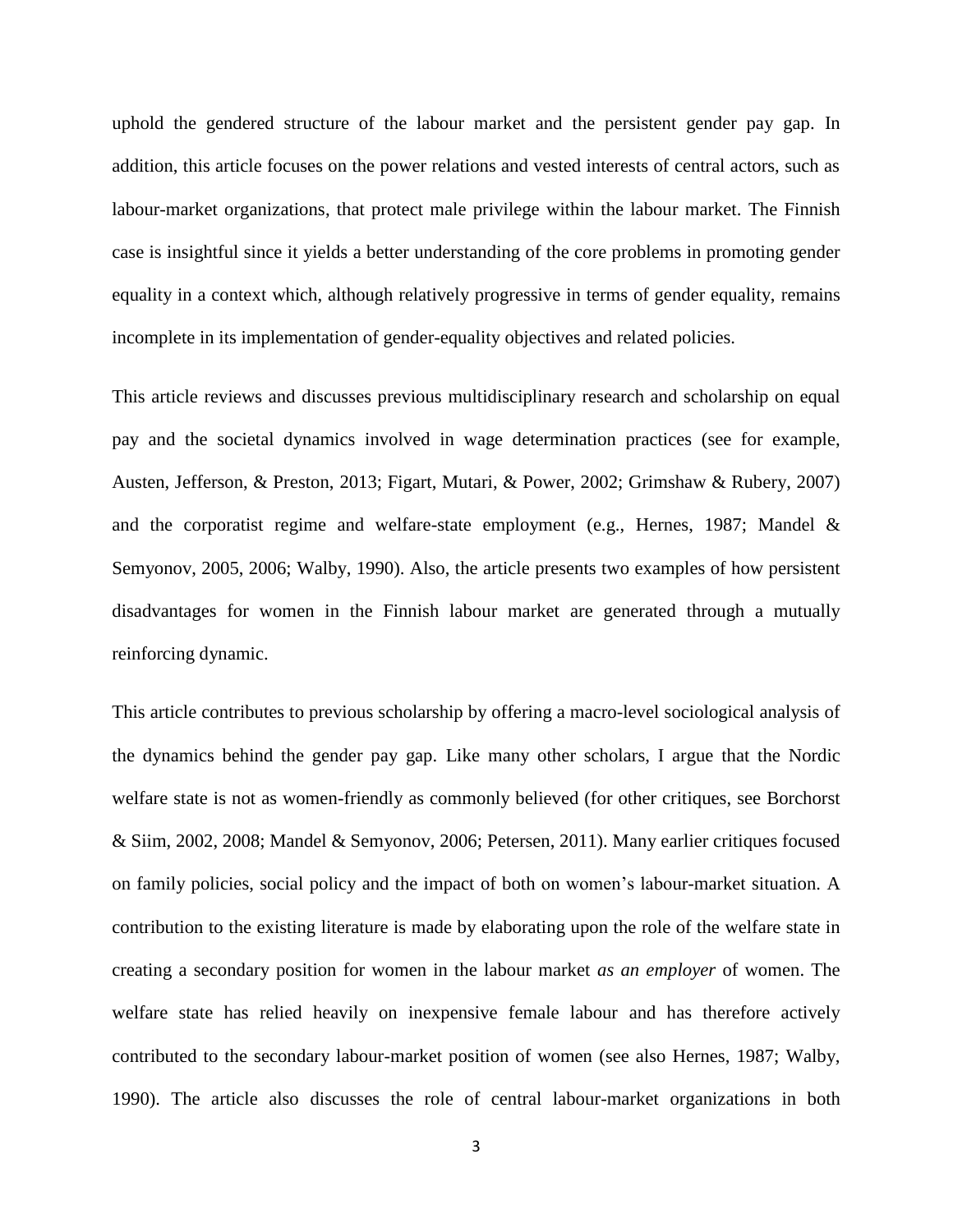institutionalizing wage relativities between different industries in the Finnish labour market and protecting their vested interests in equal-pay policy, over which they have a powerful influence (Koskinen Sandberg 2016a; Koskinen Sandberg, Törnroos, & Kohvakka, 2017).

The following research questions are addressed in this article:

*1) How does the Finnish welfare state system and corporatist regime impact upon gender relations in the Finnish labour market?*

*2) How, and through what mechanisms, do central labour-market institutions contribute to the perpetuation of gendered labour-market practices and the gender pay gap?* 

Two examples are presented: the institutionalized undervaluation of women's work in the collective agreements of the Finnish local government sector (Example 1), and the tripartite policy process and non-decision-making in the renewal of Finnish gender-equality legislation (Example 2). These cases exemplify the dynamics involved in upholding the gendered Finnish labour market and the persistent gender pay gap by illustrating how the same actors negotiate on conditions of work and then prevent further investigation of the gendered impacts of the wage determination processes that they have negotiated.

## **Viewing Wages through a Sociological Lens**

How we understand the dynamics of the labour market, wages and gender relations is at the heart of debates on gender pay equity and the gender pay gap. In Finland and elsewhere, economists dominate the debate on the gender pay gap. As a field of study, (mainstream) economics is based on a certain assumption about how the market functions and how individuals behave, an assumption that is in many ways at odds with the views expressed in other fields of study, such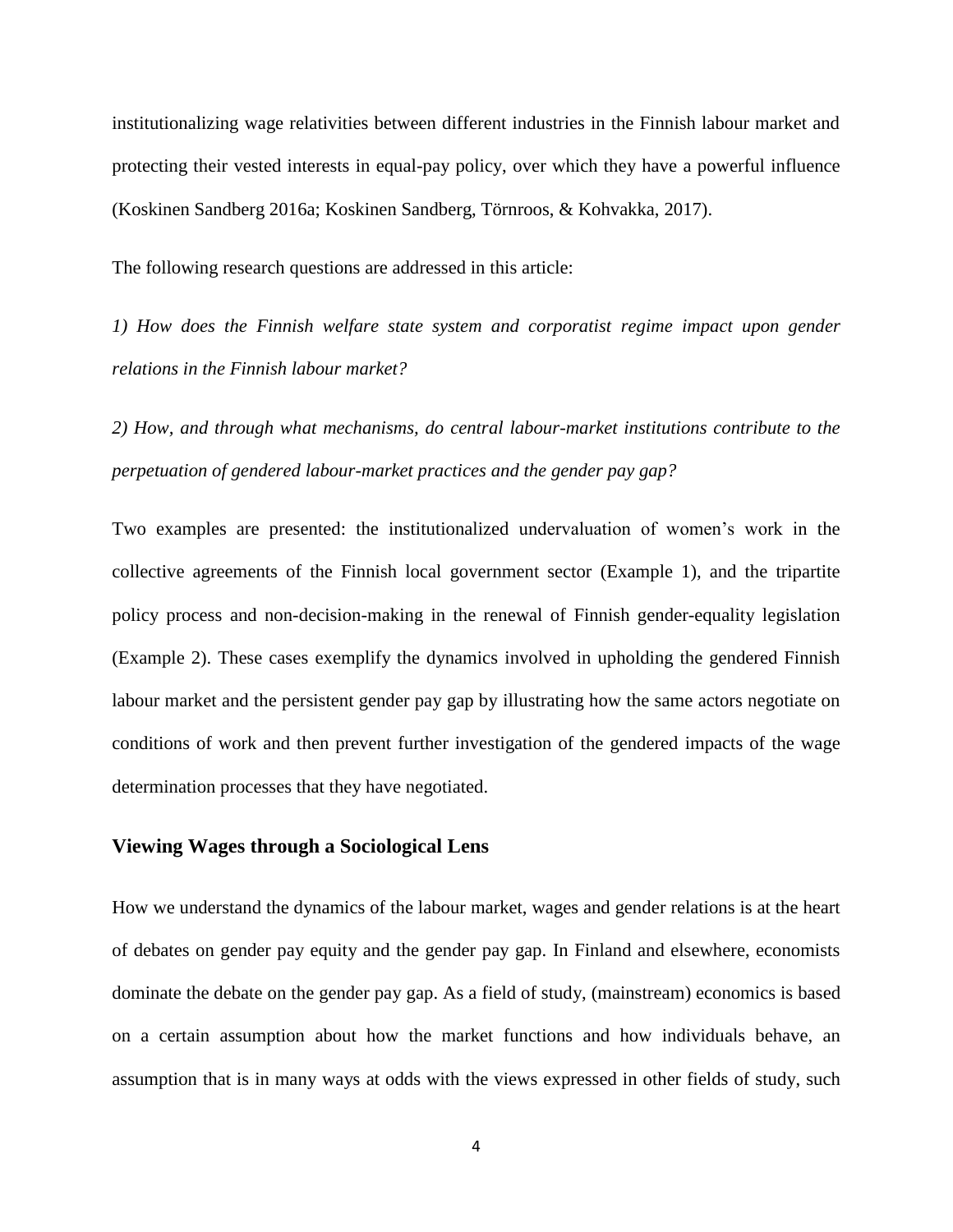as sociology (e.g. Rubery et al., 2005; see also Austen et al., 2013). Mainstream economics sees wages as determined by market forces and reflecting productivity and the investments in human capital made by individuals (classics include Becker, 1964; Mincer, 1958). According to this view, the main reasons for the gender pay gap are understood to be the different attributes and behaviours of individual men and women that result in divergent career paths and gender segregation in the labour market (more recent Finnish studies include Korkeamäki, Kyyrä, & Luukkonen, 2004; Napari, 2008; Vartiainen, 2001). The specifics of these studies vary, but the basic logic remains similar. The different value attached to work conducted by men versus women is typically not questioned. Instead, economists believe that encouraging women to work in traditionally male-dominated jobs is the solution to the persistent gender pay gap. Since the expertise of economists is highly valued in Finnish society, their views have become part of the taken-for-granted, everyday understanding of what the gender pay gap is all about. Unfortunately, these taken-for-granted explanations hide the underlying dynamics of the gender pay gap and place responsibility on individuals instead of gendered social structures.

The views of mainstream economics are, however, contested. Many scholars working outside the field of economics, as well as scholars conducting work in feminist economics, would argue that a central issue is the undervaluation of women's work and how it should be resolved (Austen et al., 2013; Grimshaw & Rubery, 2007). Undervaluation is likely to occur in jobs and industries that are highly feminized (see also Reskin, 1988). This phenomenon has been conceptualized as *institutionalized undervaluation* (Koskinen Sandberg et al., 2017; presented in more detail in Example 1 in this article). Institutionalized undervaluation has its roots in gendered cultural valuations and the different values attached to work conducted by men and women, which typically results in the undervaluation of women's work. This undervaluation subsequently found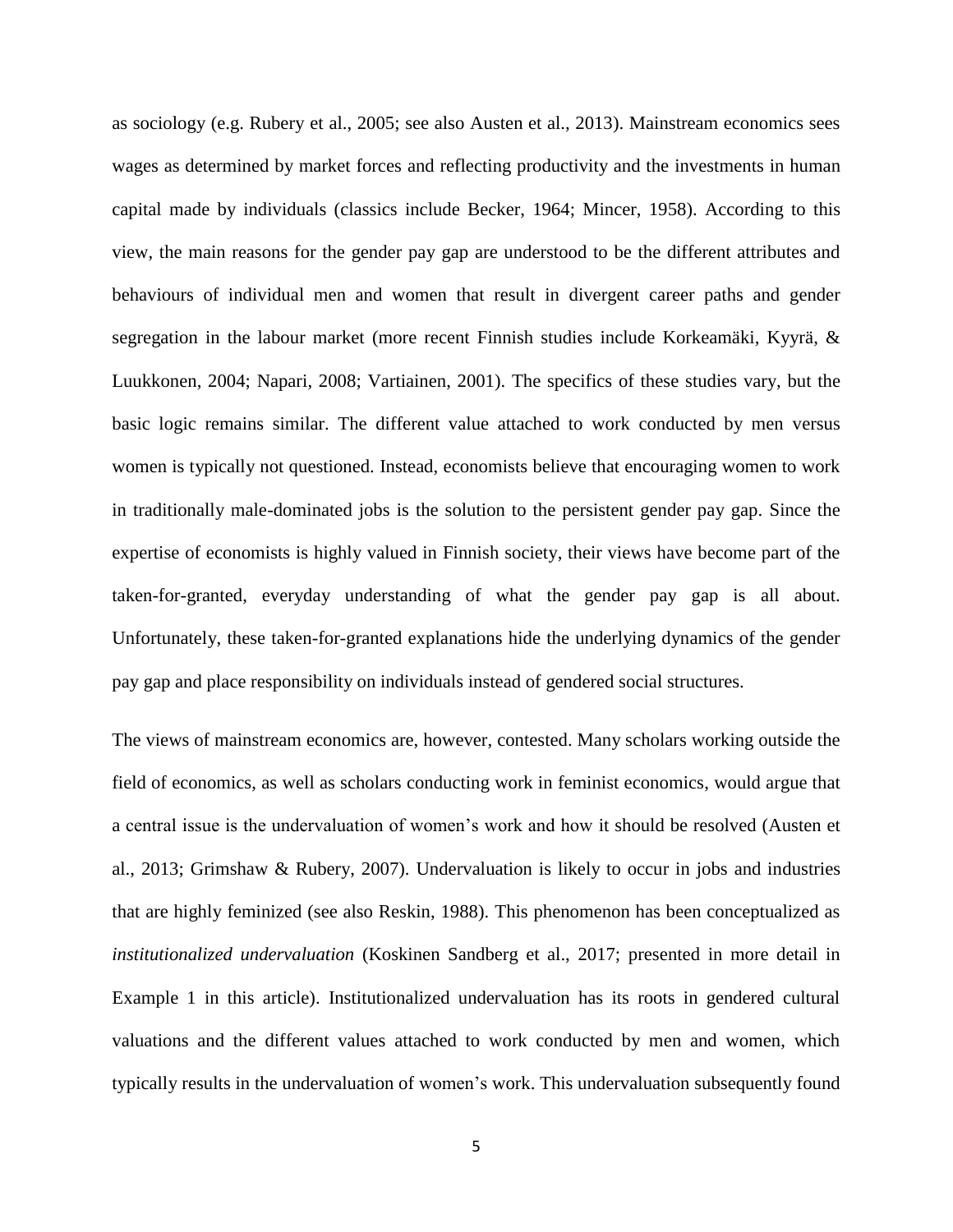its way into formal wage determination practices, such as pay systems associated with collective agreements. These formal practices and processes accordingly legitimate wage differentials and uphold gendered divisions in the labour market. As this article will demonstrate, undervaluation is not only a historical legacy, but also an ongoing process that is shaped by contemporary governments, employers, trade unions and other social actors and institutions (Grimshaw & Rubery, 2007).

Figart et al. (2002) have categorized the *implicit wage theories*, or ways of understanding what wages are, that lie behind debates on wages and regulations in the United States. They conceptualized wages as serving three different functions: (a) as a price, (b) as a living and (c) as a social practice. Wages serve these three functions simultaneously since they constitute the price of conducted work, provide a living for the worker, but are subject to societal understandings of the relative worth of that work. "Wages as a price" is the dominant view within, for example, mainstream economics. According to this view, wages reflect the productivity of jobs as well as market factors. "Wages as a living" represents the view that wages should be high enough to ensure a decent standard of living for the worker and, often, his or her family. According to "wages as a social practice", wages are based on shared societal understandings of a worker's appropriate place in the hierarchy of jobs. Wages shape and reflect, for example, gender, class, race and ethnicity (see also Austen et al., 2013; Grimshaw & Rubery, 2007). The understanding of appropriate wage levels for men and women is deeply rooted in societal value systems (Figart et al., 2002). Lower wages for feminized work conducted by women are directly linked to the lower societal status of women, which in turn results in the lower status of work conducted by them, regardless of the skills required or job demands (Reskin, 1988).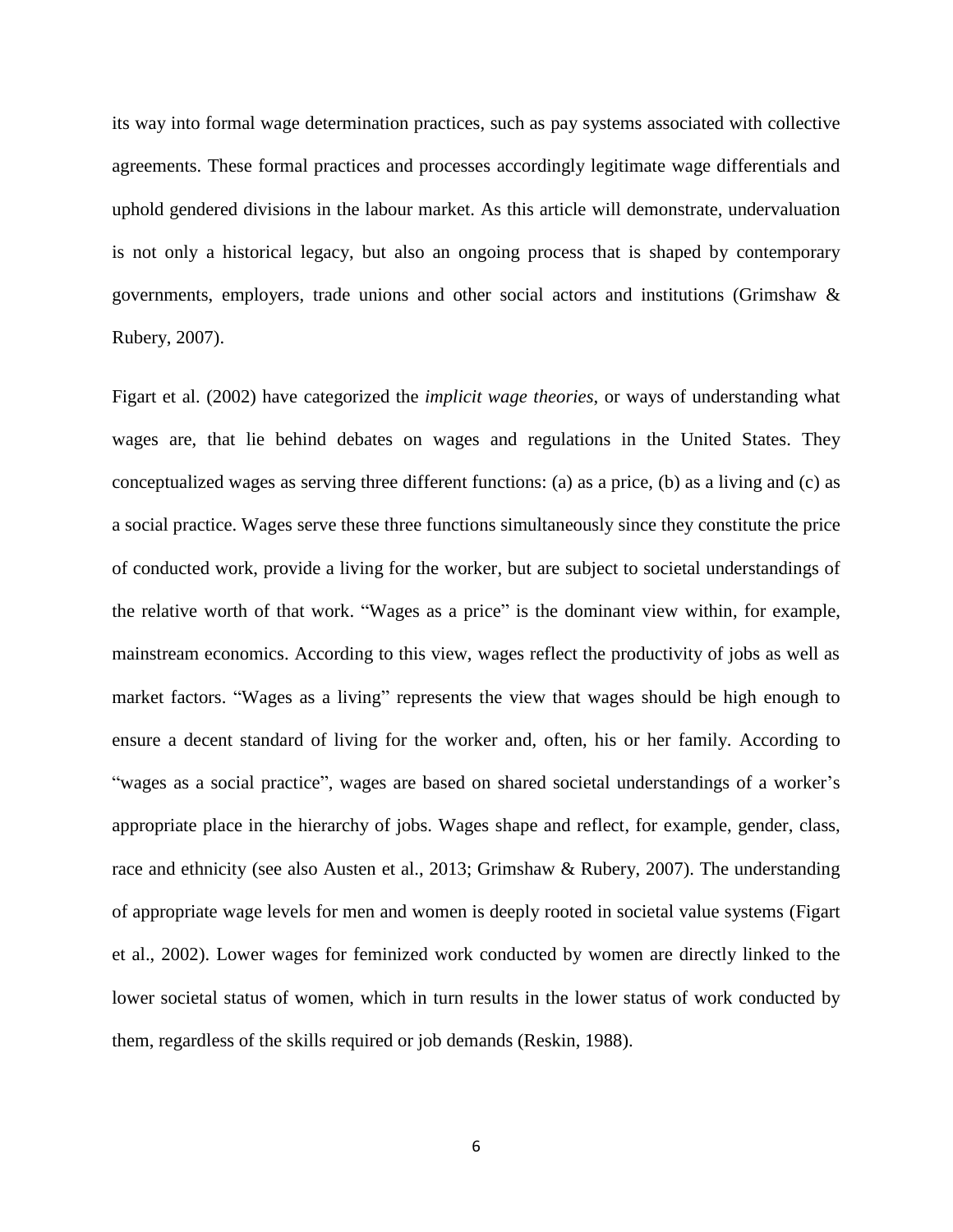Koskinen Sandberg and Saari (in review) have further developed the three-dimensional model created by Figart et al. (2002) and emphasized the importance of understanding and studying *wages as political*. This refers to how wages are shaped by political processes, negotiations and constant gendered power struggles, as well as how wages reflect power relations and the vested interests of central stakeholders, such as trade unions, employer organizations and governments (see also Mann, 2007). This article further exemplifies why the central actors of wage determination practices, their vested interests and power relations are crucial topics to examine when investigating the dynamics of the gender pay gap.

## **Gender Relations in the Nordic Welfare State**

While the state is often considered gender neutral, it can also be viewed as both patriarchal and capitalist in that its actions often follow the logic of capital, and it more often than not serves the interests of men over those of women (Lewis, 1992; Sainsbury, 1996; Walby, 1990; see also Borchorst & Siim, 2008). On the other hand, the state can be seen as women-friendly, as Nordic welfare states often are (e.g., Hernes, 1987). The idea of women-friendliness is partly based on social policies and services that enable women's labour-market participation. However, this idea has also been contested (e.g., Borchorst & Siim, 2002, 2008; Mandel & Semyonov, 2005, 2006). Some scholars have also argued – and rightly so – that the perception of women-friendliness takes as its starting point the situation of white, middle-class, heterosexual mothers. Thus, a more intersectional analysis of the welfare state that takes into account the diverse circumstances of women is needed (e.g., Borchorst & Siim, 2008; Petersen, 2011). Specifically, the Finnish welfare state is undergoing many changes, such as austerity, neoliberalization and the privatization of services (e.g., Kantola & Lombardo, 2017; Pearson & Elson, 2015; Rubery, 2013), which have had dramatic impacts on the state's assumed women-friendliness.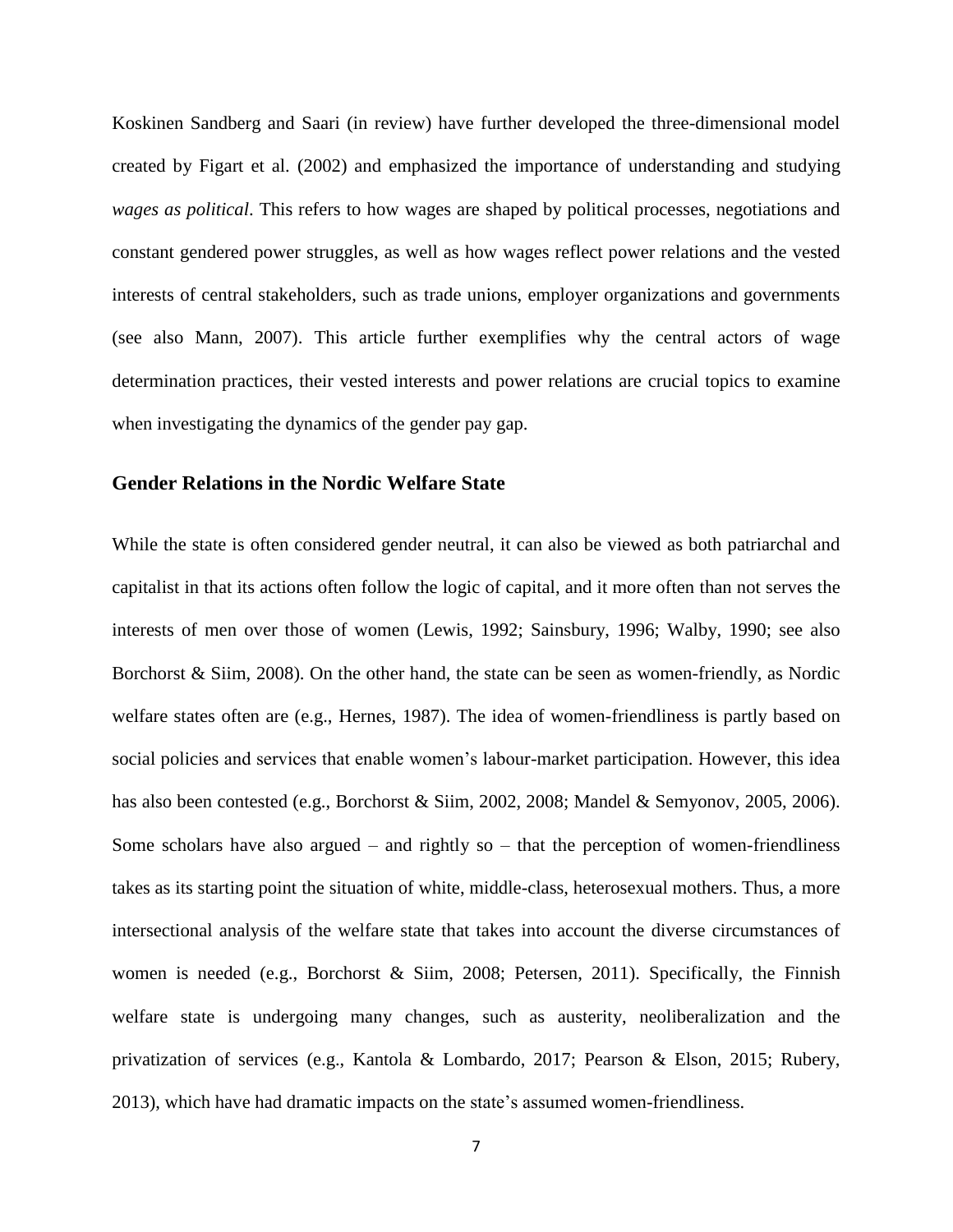Gender is and always has been, however, central to the development of the welfare state. The emergence of the welfare state represented a significant change in the gendered division of labour, as it assumed many of the care responsibilities that had traditionally been undertaken by women in the domestic sphere. Interestingly, the Nordic welfare state enables the economic citizenship of women while simultaneously employing them in the highly feminized, yet underpaid, public sector (Koskinen Sandberg et al., 2017; Mandel & Semyonov, 2005). Nordic and Finnish women have both the right and the financial obligation to paid employment and economic independence, yet they occupy a secondary position in the labour market: They have had to accept the gendered hierarchies of the labour market and the lower wages characteristic of feminized occupations (Rantalaiho, 1997).

Nordic welfare states have, to some extent, substituted private patriarchy with public patriarchy (Rantalaiho, 1997; Walby, 1990). In other words, while women have become less dependent on individual men, they have become more dependent on the welfare state. Walby (1990) described two patriarchal strategies regarding women's employment: exclusion and segregation. Exclusion prevents women's access to specific occupations or paid employment altogether, while segregation aims to both separate and reinforce a hierarchy between work conducted by men and that undertaken by women (see also Pfau-Effinger, 1993). The highly gendered, segregated labour market in Finland is a textbook example of the segregation strategy. Women have paid employment but are segregated into occupations that are less valued and therefore lower paid.

What is important to note is that conceptualizing segregation as a patriarchal strategy is different from the mainstream understanding of segregation, which is often seen as being the result of choices made by individual women and men, as described in the economics literature (e.g., Becker, 1964; Mincer, 1958). In the Nordic case, the rise of the welfare state has played an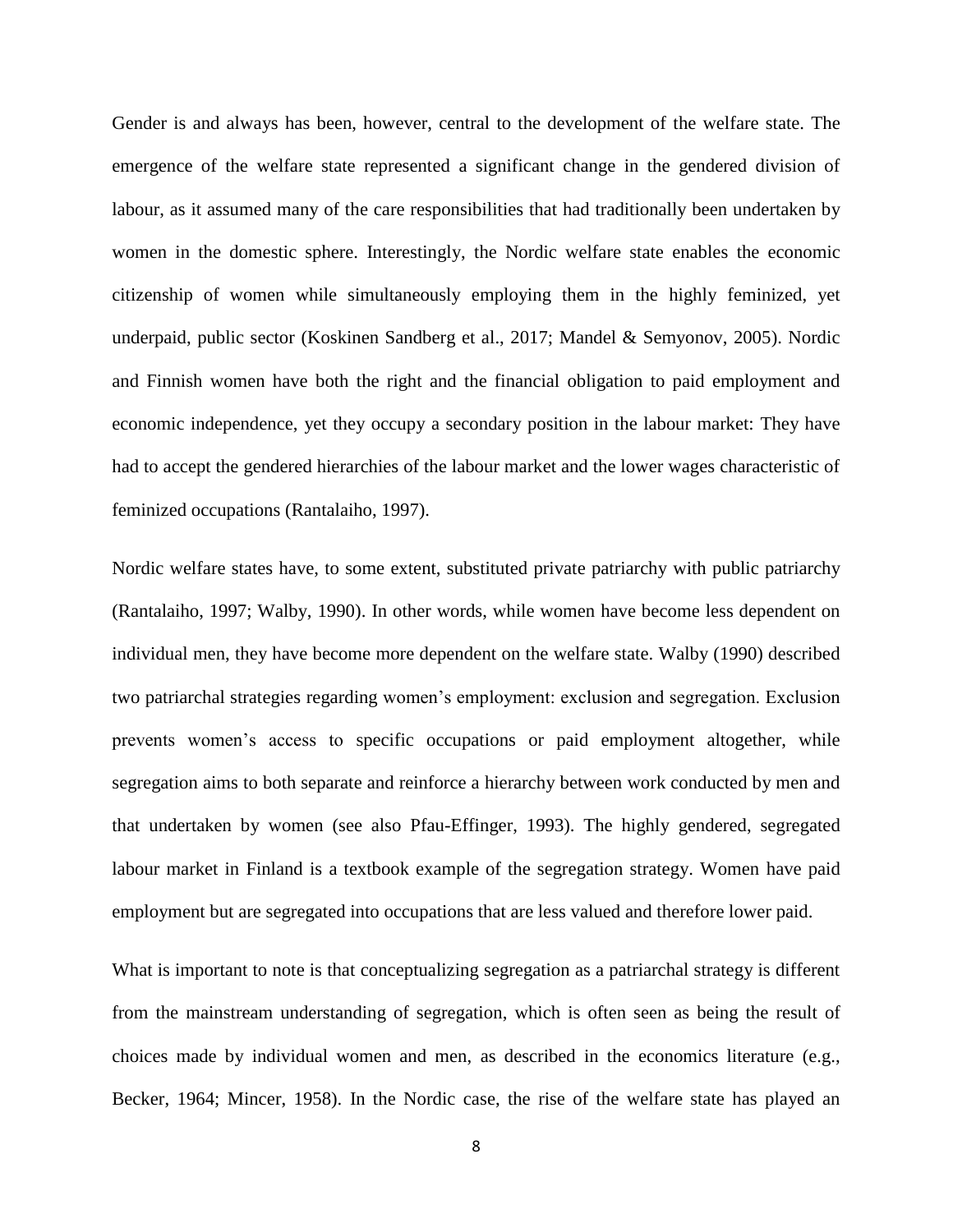active role in creating a lower-paying secondary market within public services, the sector in which women are typically employed (Estevez-Abe, 2006; Hernes, 1987; Mandel & Shalev, 2009a, 2009b; Pfau-Effinger, 1993). Within this secondary labour market, wages are not primarily based on productivity or market valuations, as economists would claim, but rather on the social practices prevalent at the time the welfare state was established. In this sense, current relative wage levels reflect shared historical understandings of what constitutes a reasonable and fair wage for women's reproductive work within the welfare state. Women's secondary labour market has been further strengthened through labour-market policies that have institutionalized and legitimized the relative "worth" of women's reproductive work (e.g. Koskinen Sandberg et al., 2017; Grimshaw & Rubery, 2007; Mandel & Semyonov, 2005).

#### *The Nordic Gender Regime*

In the context of gender relations in the Nordic countries, Yvonne Hirdman's (1988) theorizing of the gender system has been very influential – but also contested (e.g., Peterson, 2011; Rantalaiho, Heiskanen, Korvajärvi, & Vehviläinen, 1997). The guiding principles of the Nordic gender system, or *gender regime* as some have called it (e.g., Lombardo, 2017; Walby 2004), are the logic of separation based on gender (dichotomy) and the higher valuation of the male norm (hierarchy) (Hirdman, 1988). In the context of labour markets and gendered disparities in pay, examples of these concepts are clearly visible: The segregation of work and specific tasks into men's work and women's work, and the greater valuation of work performed by men. The basic logic of Nordic gender regimes is male domination or, in other words, patriarchy (e.g., Hirdman, 1988; Reskin, 1988; Walby, 1986, 1990). Formally, women and men are equals and have the same rights and responsibilities. This formal gender equality, however, is situated within a highly gender-segregated society (Rantalaiho, 1997). Ridgeway and Correll (2004) have outlined how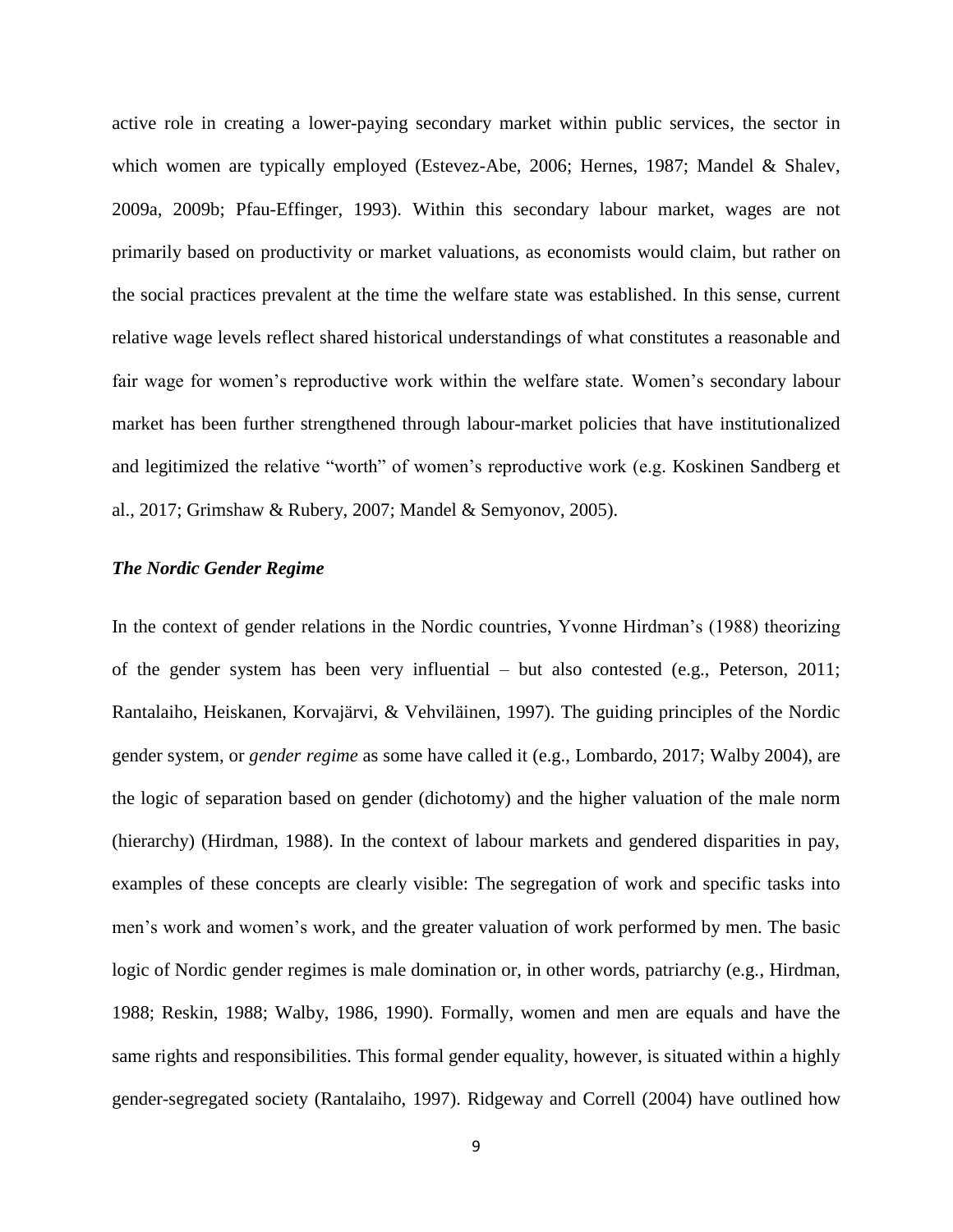gender relations and dominant gender beliefs attribute higher status and competence to men and to work conducted by men. These dominant beliefs are widely shared by members of a given society and influence both how individuals behave and how they are perceived. As an example, both men and women tend to view somewhat lower wages for women as fair when comparing otherwise similar employees (Ausburg, Hinz & Sauer, 2017).

## **The Finnish Labour Market**

Many Finns believe that Finland is a country in which gender equality is already a reality (e.g., Julkunen, 2009; Ylöstalo, 2012). Indeed, in international comparisons, Finland, along with the other Nordic countries, performs rather well (e.g., World Economic Forum, 2016). However, when Finnish society and the Finnish labour market are examined more closely, the picture becomes more complex. It becomes evident that gender equality in Finland, although good by international comparison, has not yet been achieved. In Finland, the average salary for women is 83 percent of that of men (Official Statistics of Finland, 2016). The key characteristics of the Finnish labour market are its unusually strong horizontal segregation combined with the lesser valuation of female-dominated jobs and occupations (e.g., Ministry of Social Affairs and Health, 2008; see also Estevez-Abe, 2005, 2006).

Finnish men and women work in different jobs and industries: Men often work in private-sector industries such as manufacturing and construction, while women typically work in public-sector industries such as healthcare, social services and education. To put it simply, women tend to work for the Finnish welfare state or the private service sector. Even though the gendered structure of the labour market and other Finnish organizations is obvious, Finns typically do not identify this as a problem. The rationale for this perspective is that women *choose* to work in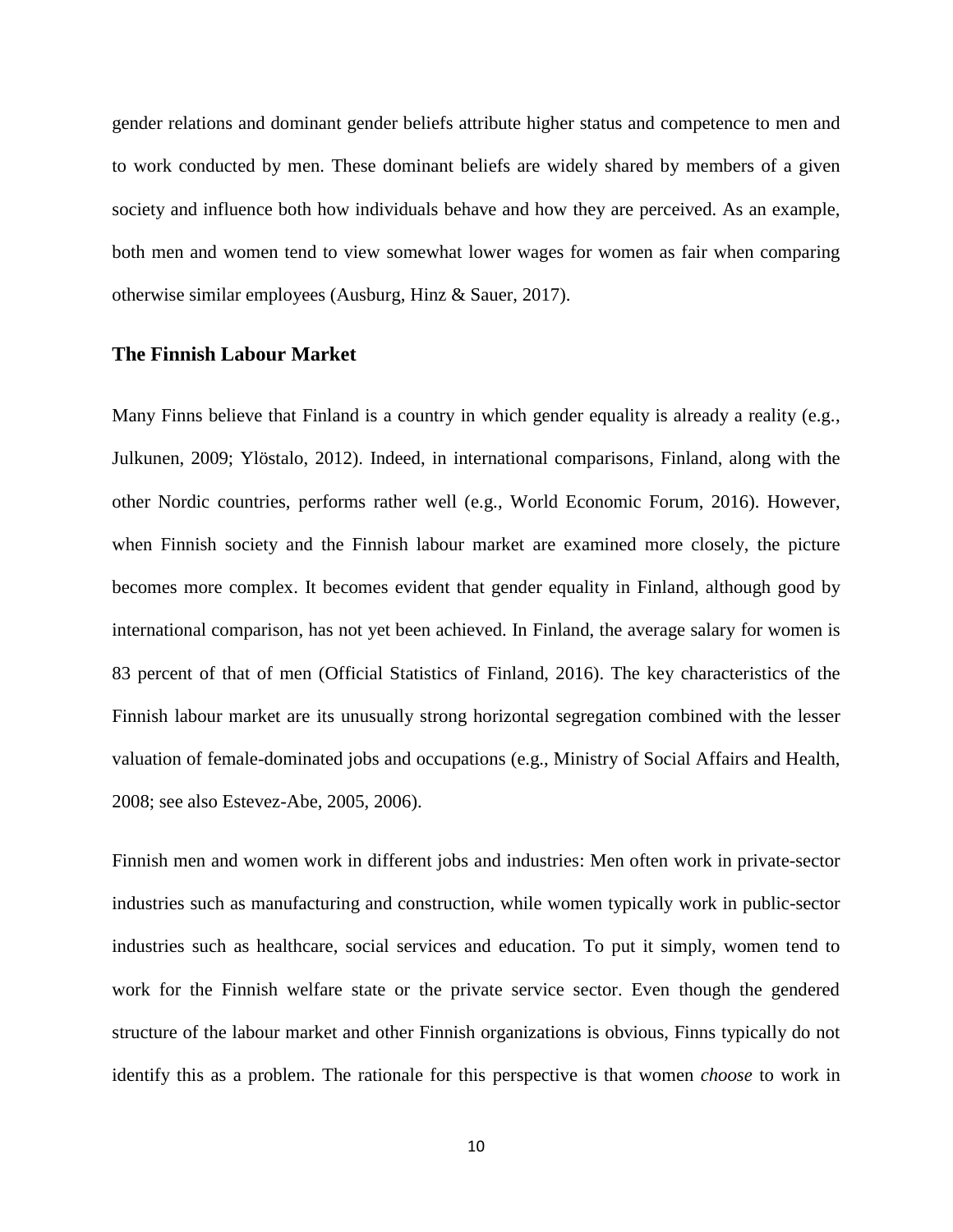low-paying feminized jobs, not that such jobs are low paying *because* they are mainly occupied by women (e.g., Ylöstalo, 2012). This perspective is in line with the mainstream economic argument that the gender pay gap results from different choices made by individual men and women.

Labour economic theories, such as human capital theory, do not explain the puzzling persistence of gender segregation in Finland and neighbouring Scandinavian countries. Estevez-Abe (2005) argued that persistent gender segregation in the labour market can be linked to institutional features, such as strong employment protection and women-friendly social policies. Although such features support women's employment in general, they also contribute to the dual structure of a primarily male-dominated labour market in the private sector and a secondary femaledominated labour market in the public sector.

#### *Finnish Equal Pay Policy*

In order to reduce the gender pay gap and improve the situation of women in the labour market, the Finnish government and central labour-market organizations launched the Equal Pay Programme in 2006. Through various methods and approaches, the programme aimed to reduce the gender pay gap to 15 percent by 2015. The programme received a continuation from 2016 onwards (Ministry of Social Affairs and Health, 2007, 2016). The key areas and aims of the Equal Pay Programme include collective bargaining, decreasing gender segregation, genderequality planning and pay surveys, evaluation-based pay systems, and promoting women's careers. The undervaluation of women's work in the Finnish public sector was not directly addressed by the Equal Pay Programme, perhaps due to the contested nature of the question and the tripartite structure of the programme, in which all seven central labour-market organizations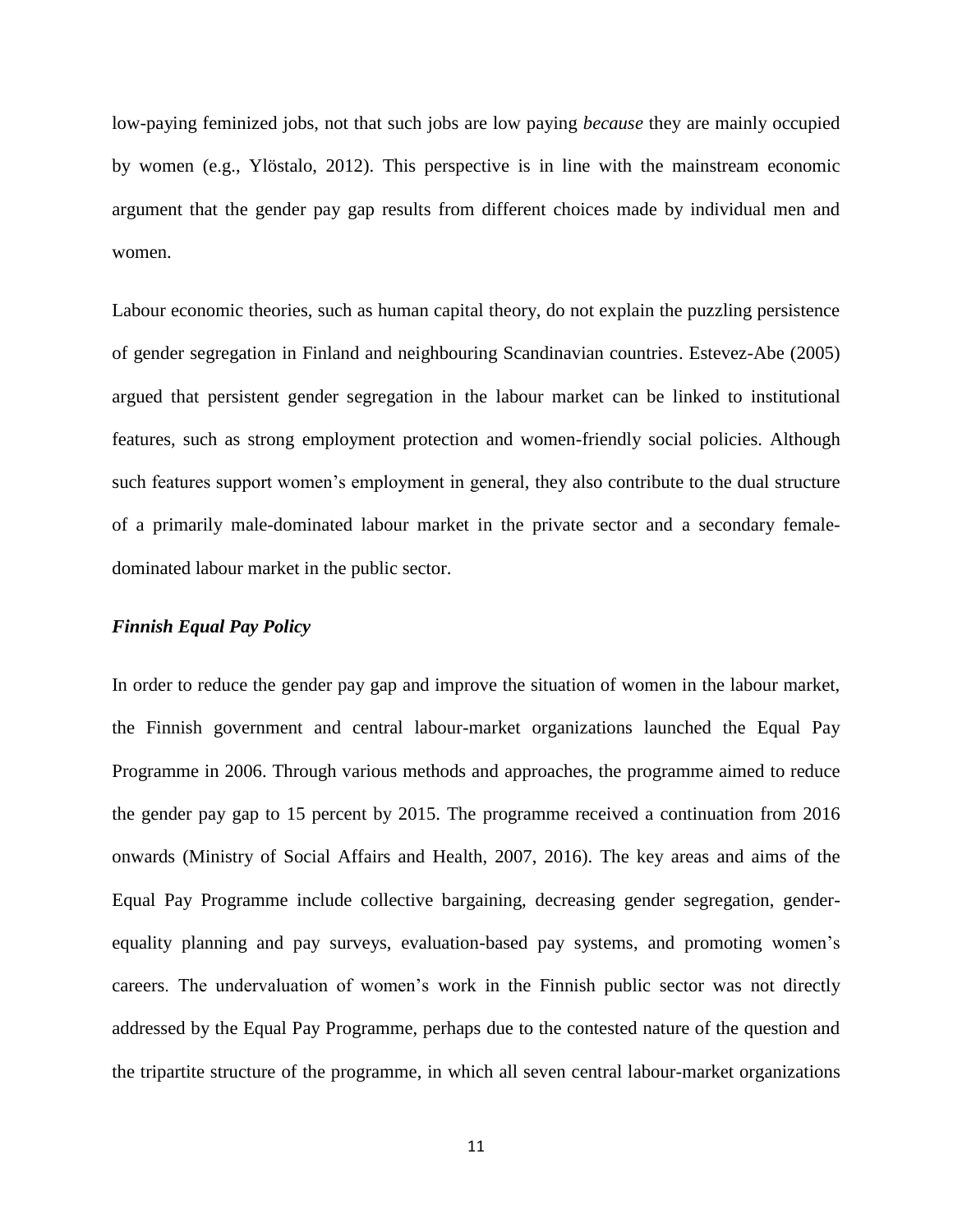are involved (Julkunen, 2009). Typical of Finnish policy, the Equal Pay Programme is tripartite: The strategy incorporates trade-union confederations and employer organizations, in addition to the government, in the decision-making process on measures taken to promote gender pay equity, in the belief that they will be more likely to implement them if they have been involved in their development.

#### **The Finnish Industrial Relations System**

Most Finnish employees are covered by collective agreements. In Finland, the coverage provided by sector-wide collective agreements is extensive and the agreements are generally binding – that is, non-organized employers are also obliged to implement collective agreements. Collective agreements are central to wage determination in many Finnish organizations. Often, they entail a pay system intended for implementation across the entire industry. According to earlier comparative scholarship (e.g., Colling & Dickens, 1998; Mandel & Semyonov, 2005; Rubery et al., 1997), centralized and regulated industrial relations systems are often associated with smaller average gender pay gaps. There are, however, features that undermine such positive outcomes. Because of the high level of gender segregation, men and women are often not covered by the same collective agreement. Their conditions of employment, including wages, are negotiated separately. The wage relativities, or differences in wages paid, between different industries tend to be institutionalized and not easily changed. The evaluation of the Equal Pay Programme (Lonka, 2015) states that to some extent the gender impacts of collective agreements have been evaluated by trade unions and employer organizations. Typically, however, this has been achieved only within a single collective agreement, and thus the overall significance of the complex Finnish collective bargaining system for gender pay equity has not been evaluated.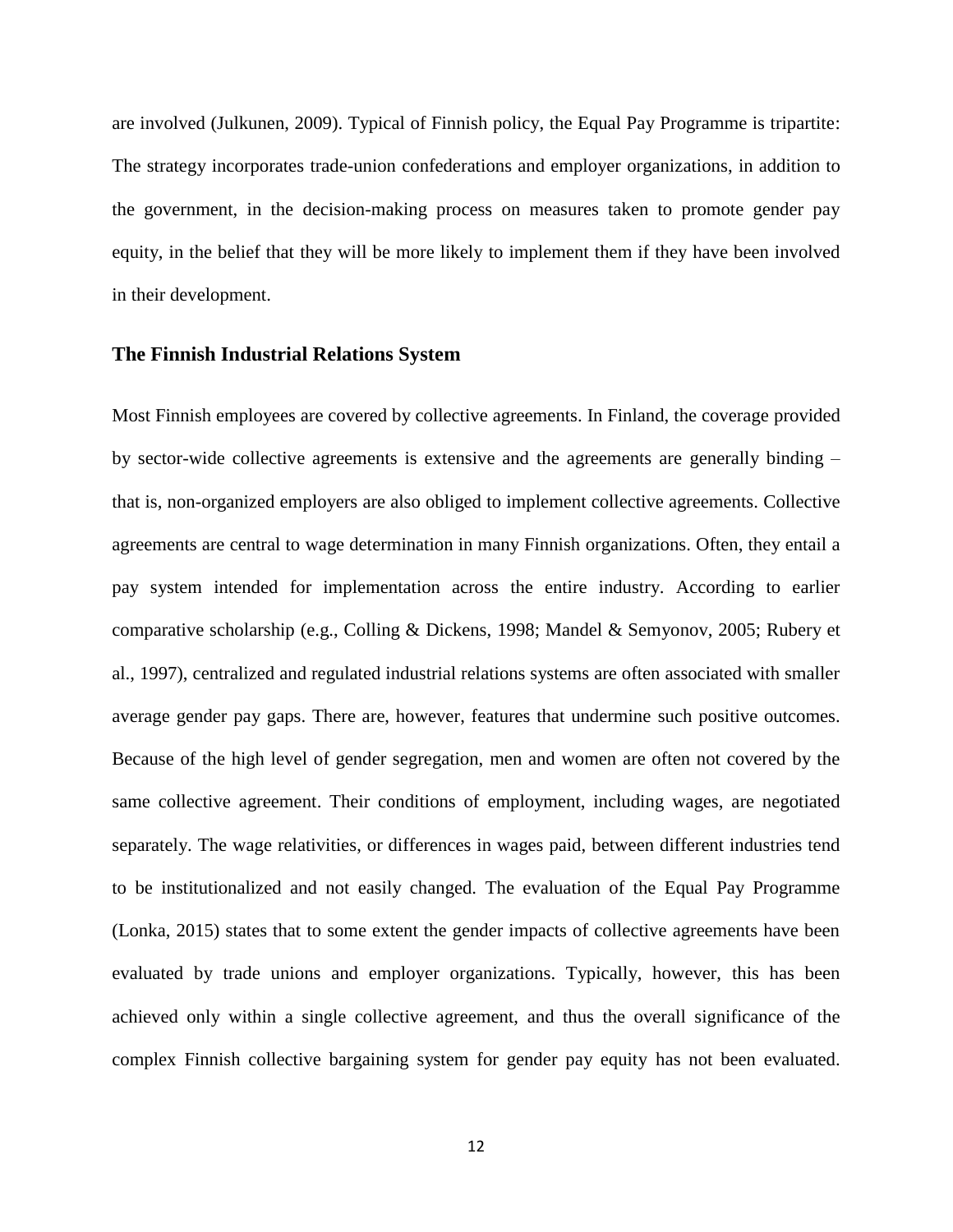Previous research indicates that collective agreements can in fact contribute to the gender pay gap in the Finnish labour market (Koskinen Sandberg et al., 2017).

The Finnish industrial relations system used to entail so-called "income policy agreements" that included centralized, economy-wide bargaining for wage increases in addition to social policy and taxation. Income policy agreements were in effect for 40 years (1968–2008). Centralized negotiations entailed the possibility of negotiating for gender pay equity. To some extent, this was accomplished in Finland, and small pay increases were allocated to female-dominated occupations in some income policy agreements. However, no radical changes in pay ratios were ever achieved (Julkunen, 2009; Martikainen, 2000). This is because labour unions in Finland have a conservative, hierarchical structure based on education; moreover, different unions have their own vested interests (Julkunen, 2009).

In 2015, the Confederation of Finnish Industries announced that they would not negotiate any further income policy agreements (The Confederation of Finnish Industries, 2015). This announcement marked a shift towards local bargaining in the Finnish labour market, which implies increased flexibility in negotiating at the level of the individual workplace. This can be interpreted as a shift in power relations, with employer federations gaining power over employees. Altogether, there are seven central labour-market organizations: three for employers and four for employees. The unions representing female-dominated, undervalued public-sector occupations are members of different central organizations. Registered nurses' unions are members of the Finnish Confederation of Salaried Employees (STTK), while kindergarten teachers' unions are members of the Confederation of Unions for Professional and Managerial Staff in Finland (AKAVA). The Central Organization of Finnish Trade Union's (SAK) largest female-dominated union represents the private service sector.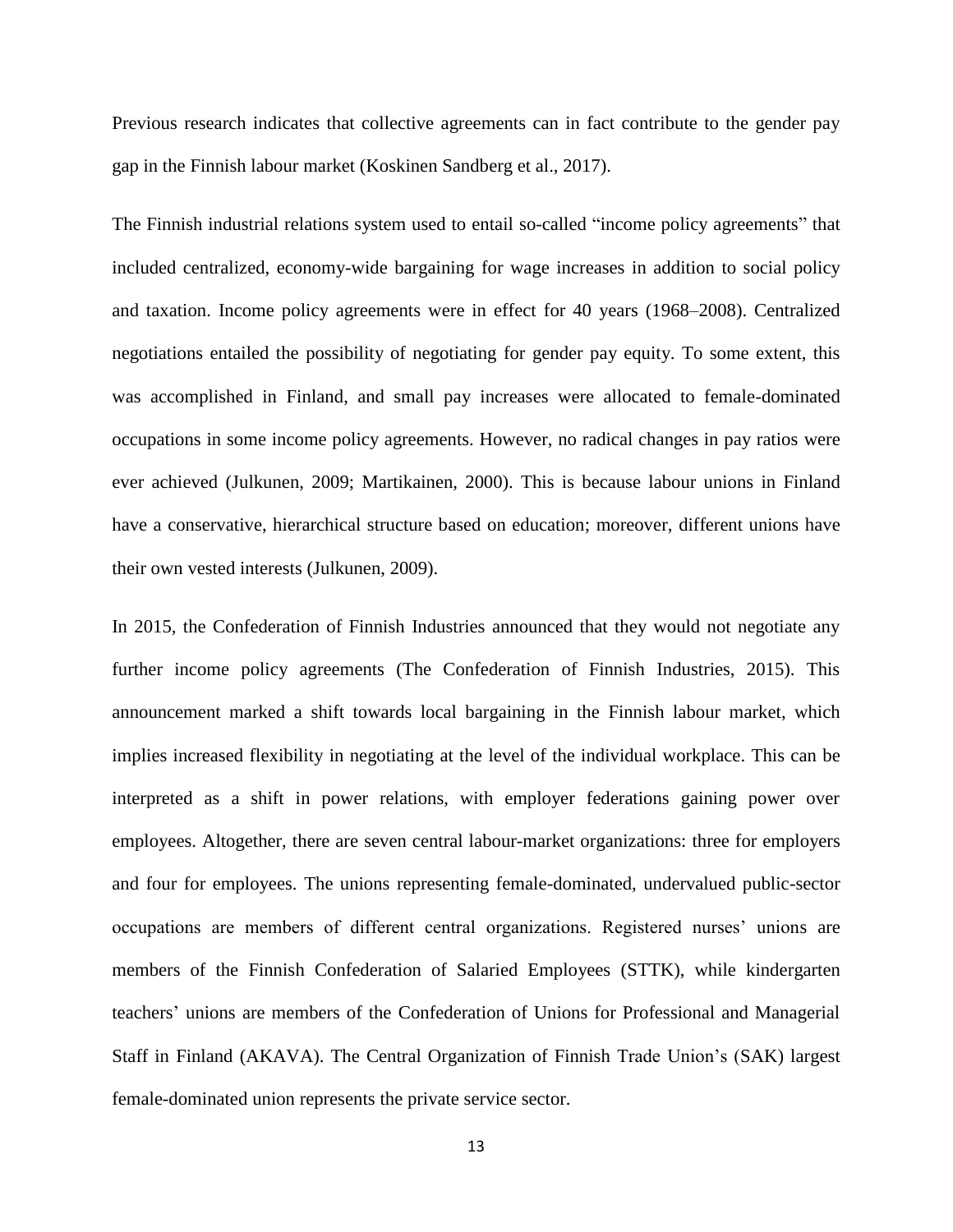The example presented below illustrates the way in which the Finnish industrial relations system impacts upon one of the central sectors of the labour market, namely the local government sector. The example elaborates upon how the undervaluation of women's reproductive work is institutionalized within the collective agreements of the local government sector.

# *Example 1. Institutionalized Undervaluation in Local Government Sector Collective Agreements*

In a previous work, I and co-authors have contributed to addressing the question of the value of women's work and how it is socially constructed by introducing the concept of *institutionalized undervaluation* (Koskinen Sandberg et al., 2017), which can be understood as how the undervaluation of women's work is embedded in the formal structures of wage determination, such as collective agreements. Institutionalized undervaluation originated within gendered understandings of appropriate wages for work conducted by men and women (e.g., Figart et al., 2002; Mann, 2007). However, it has now become part of the formal structure, the gendered nature of which often remains invisible and thus unrecognized.

An example of institutionalized undervaluation is the Finnish local government sector and its collective agreements (see Table 1 for details). In a nation of only five million people, this sector is a significant employer, with 435,000 employees, 80 percent of whom are women. Much of the feminized, low-paid reproductive work of the Finnish public sector, including healthcare, social work and childcare, is conducted within the local government sector. The sector uses five major collective agreements for different employee groups, resulting in different wage levels for men and women working for the same employer. Of these collective agreements, the General Collective Agreement is heavily female-dominated (89% women), while the Technical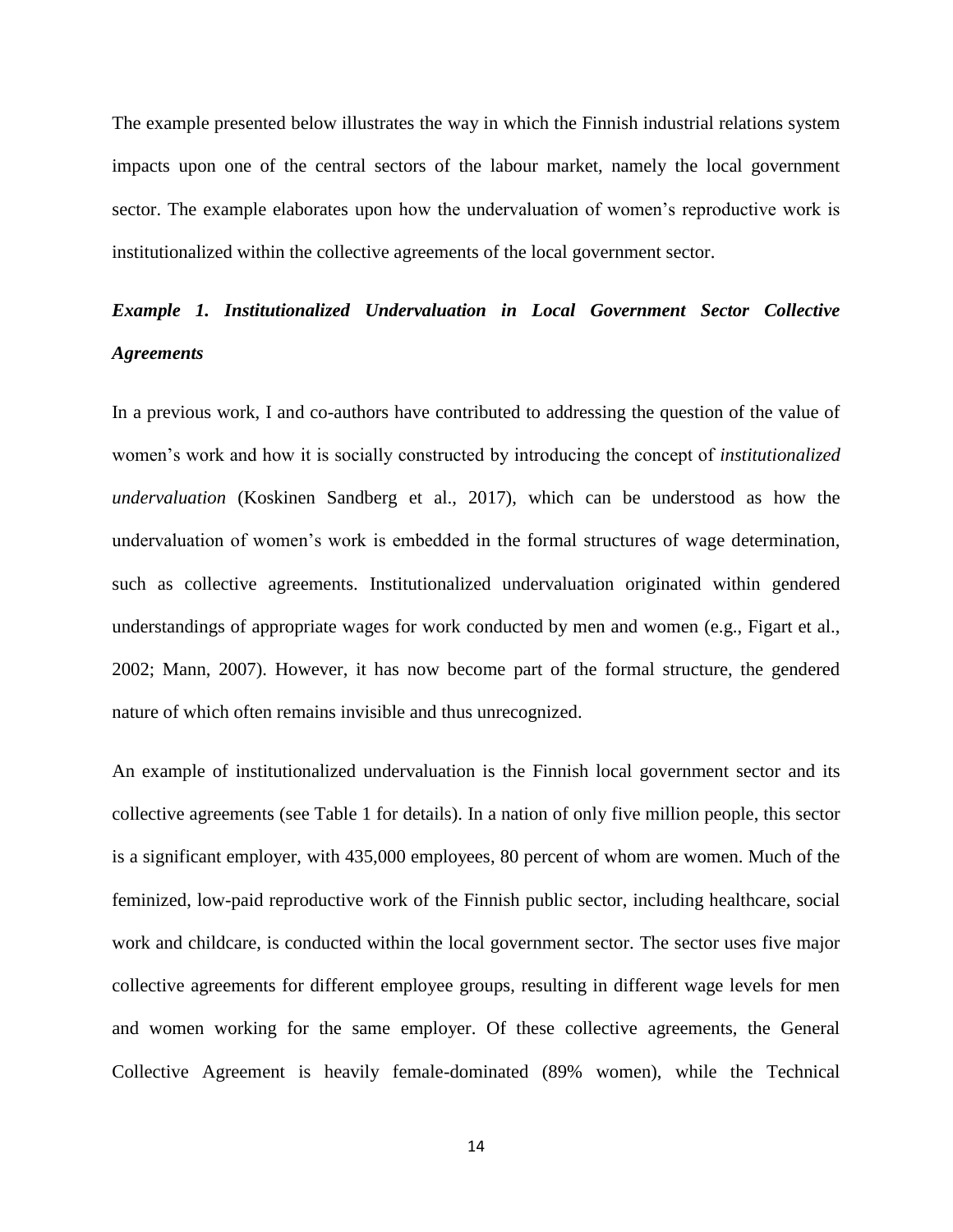Collective Agreement is male-dominated (21% women). The Physicians' Collective Agreement is also female-dominated (64%), as is the Education Collective Agreement (71%).

| <b>Collective</b><br><b>Agreement</b> | <b>Employees</b> | Average monthly pay<br>under collective<br>agreement, 2015 | <b>Examples of</b><br>typical jobs                             | $%$ women |
|---------------------------------------|------------------|------------------------------------------------------------|----------------------------------------------------------------|-----------|
| General                               | 315 000          | $2743 \in$                                                 | Kindergarten<br>teacher<br>Practical nurse<br>Registered nurse | 89        |
| Education                             | 65 000           | 3798€                                                      | Elementary<br>school teacher<br>Vocational<br>teacher          | 71        |
| <b>Technical Sector</b>               | 25 000           | 3221 $\varepsilon$                                         | Engineer<br>Electrician                                        | 21        |
| Physicians                            | 16 000           | 7380€                                                      | Physician                                                      | 64        |
| Hourly paid<br>employees              | 10 000           |                                                            |                                                                | 14        |

Table 1. Local government sector collective agreements

(Source: Local Government Employers)

In the aforementioned earlier study (Koskinen Sandberg et al., 2017), wage determination in the female-dominated General Collective Agreement and male-dominated Technical Collective Agreement were compared within two organizations, using both qualitative and quantitative methods (see Table 2). The qualitative analysis clearly showed that wages are not determined via analytical job evaluation but instead by a variety of haphazard and bureaucratic practices that have developed over decades of negotiations on wages and working conditions within the sector. These practices constitute a formidable structure that maintains the relativities between femaledominated and male-dominated jobs within the sector. Wages in the local government sector are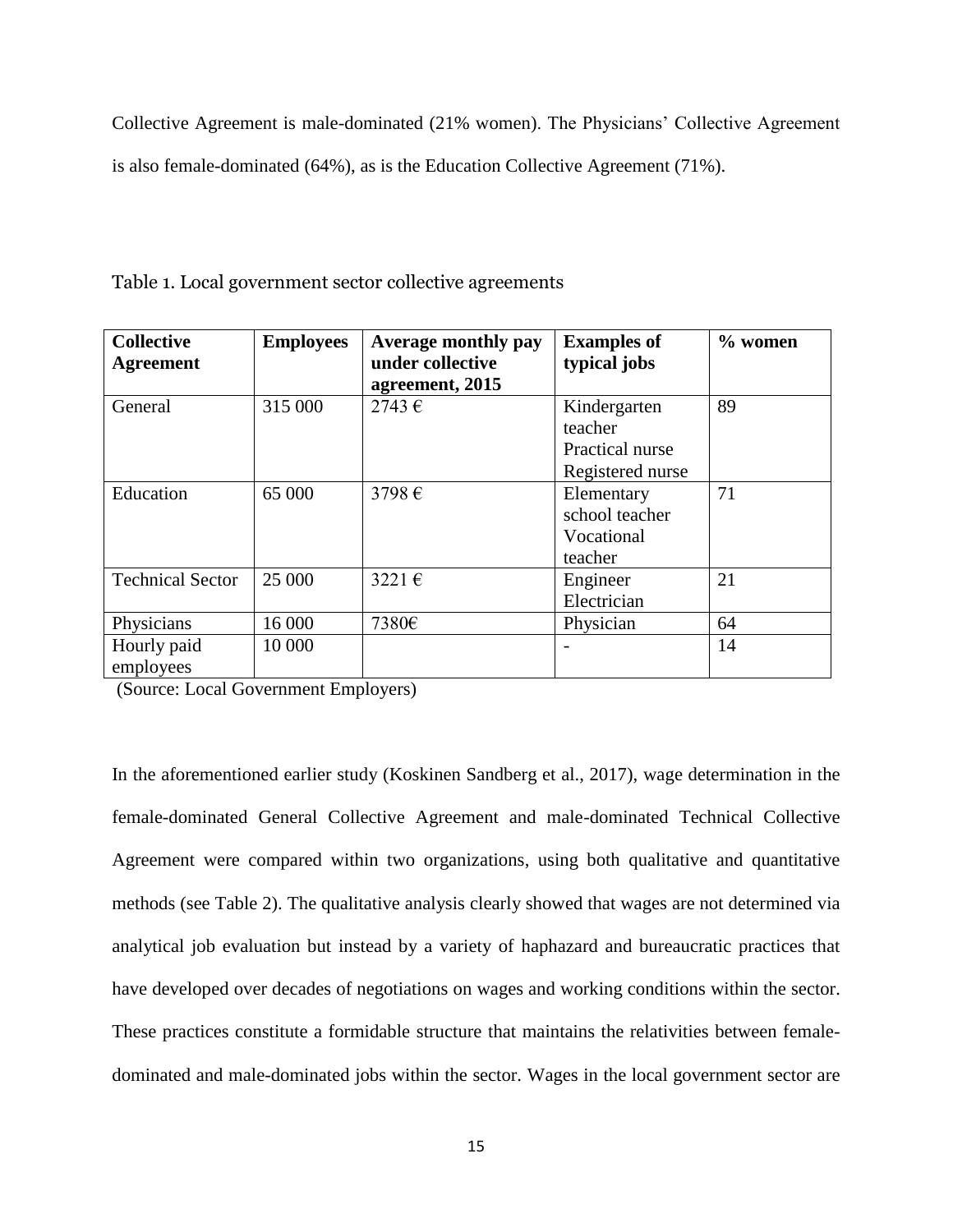typically determined by using the *ranking method*, in which an overall impression of the demands of the job is taken into account. In addition, this is conducted only within *pricing groups*, a category appearing in local government collective agreements, which basically means the same or very similar jobs. For example, the pricing group for kindergarten teachers has a code (05PKO02B) and a set basic salary of 2,304.88  $\epsilon$  a month. Comparisons of job demands between different jobs and different collective agreements are entirely overlooked. To demonstrate the magnitude of this problem: There are 287 pricing groups in 19 pricing annexes within the five major collective agreements. Indeed, wages for different jobs are kept strictly separate.

The quantitative results further confirmed that being covered by the General Collective Agreement impacted negatively upon wages, when controlling for age, education and work experience. This was especially true for employees working in childcare, a traditionally feminized sector. According to Finnish gender-equality law, employers are obliged to treat their employees equally, regardless of collective agreements. In practice, the complex and bureaucratic system effectively disguises the underlying gendered practices of wage determination.

16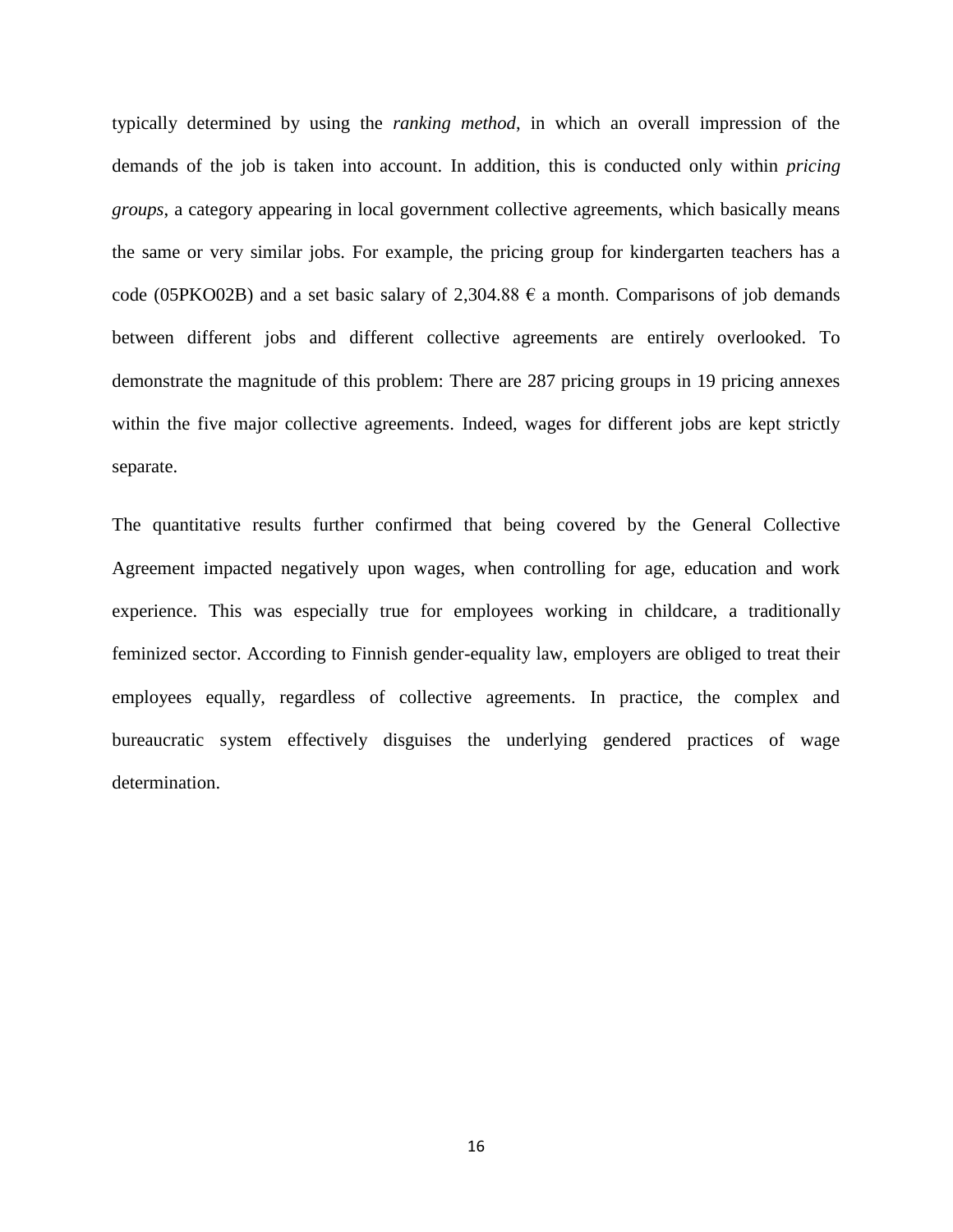Table 2. Challenges in the Finnish local government sector and gender pay equity

## **Description of wage determination and gender pay equity in the Finnish local government sector**

1) The Finnish local government sector is a major employer in a country of only five million people, with 435,000 employees. Most of them, 80%, are women.

2) The sector has five major collective agreements for different employee groups, with different processes for wage determination and different wage levels.

3) Wage determination is highly bureaucratic and complex, and it is mainly based not on job demands but on cultural valuations of jobs and a long history of collective bargaining results.

4) Because of strong gender segregation in the sector, wages for different employee groups and, to a great extent, men and women, are determined through different processes.

5) According to the Finnish gender-equality legislation (Act on Equality between Women and Men, 1986/609, 232/2005, 1329/2014.), it is illegal for a single employer to treat its employees differently, regardless of collective agreements.

6) The highly bureaucratic and complex wage determination practices make wage comparisons challenging and hide gender-based wage disparities.

7) Culturally gendered valuations are institutionalized within the formal wage determination practices of the sector.

In contrast to the widely accepted mainstream economic view that the gender pay gap is explained by gender segregation, the undervaluation of feminized work in the local government sector has been acknowledged to some extent. The 2007–2011 government programme promised state support for pay increases for female-dominated jobs in the local government sector, in which pay was not in line with job demands. In 2007, industrial action was also taken (the threat of mass resignation) by the Union of Health and Social Care Professionals (TEHY) in Finland with the goal of obtaining equal pay for registered nurses. The union used this threat as a negotiating tactic with local government employers. Like most female-dominated occupations in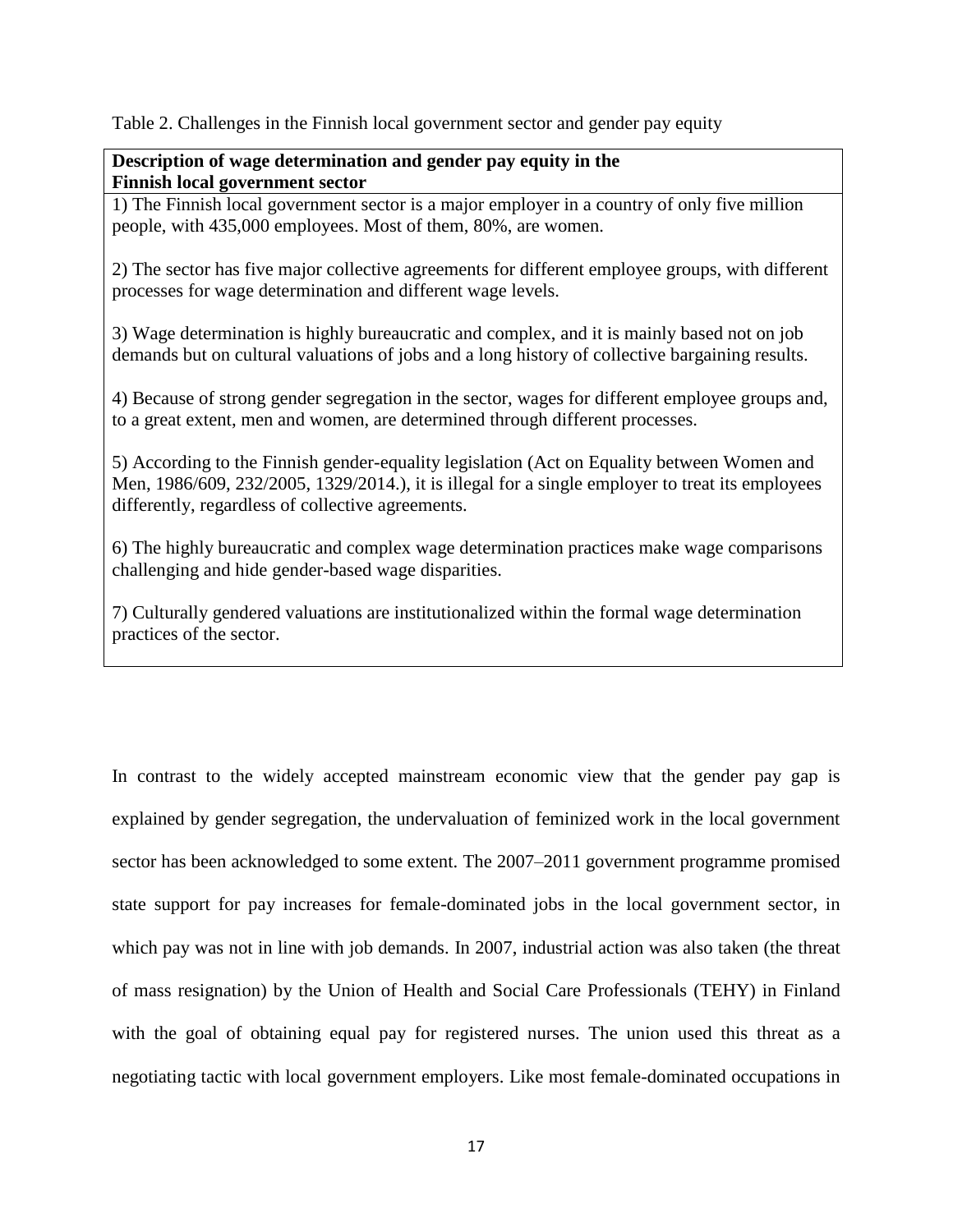the local government sector, registered nursing is also covered by the relatively low-paying General Collective Agreement. The industrial action resulted in some, albeit not very significant, wage increases for registered nurses (Koskinen Sandberg, & Saari, in review). This case exemplifies how attempts to increase women's wages are met with strong opposition, not only from employers but also from other trade unions. In practice, the issue of institutionalized undervaluation in the local government sector remains unresolved.

## **Corporatist Politics and Non-Decision-Making in Labour-Market Policy**

Social partners play a central role in the Finnish labour market and in policy-making. Finland has a long tradition of drafting working-life policy and legislation in a tripartite framework between the government, employer organizations and employee organizations. These social partners have been, and still are, present in virtually all policy processes regarding the labour market. In particular, the partners played a significant role in drafting the new gender-equality legislation enacted in 2015 (Act on Equality between Women and Men, 1986/609, 232/2005, 1329/2014; see also Saari, 2015), the details of which were severely compromised in the tripartite policy process (Koskinen Sandberg, 2016a). These details, and the implications of tripartite decisionmaking, are discussed below.

### *Tripartite Decision-Making*

The Finnish industrial-relations system can be described as a corporatist regime characterized by extensive collective bargaining, rather generous social policies, and developed family policies (e.g., Kauppinen, 2005; Mandel & Semyonov, 2005). Decisions on working life and social policy are negotiated in tripartite policy processes between the state, employee organizations and employer organizations. Salmi and Lammi-Taskula (2014) examined the tripartite policy process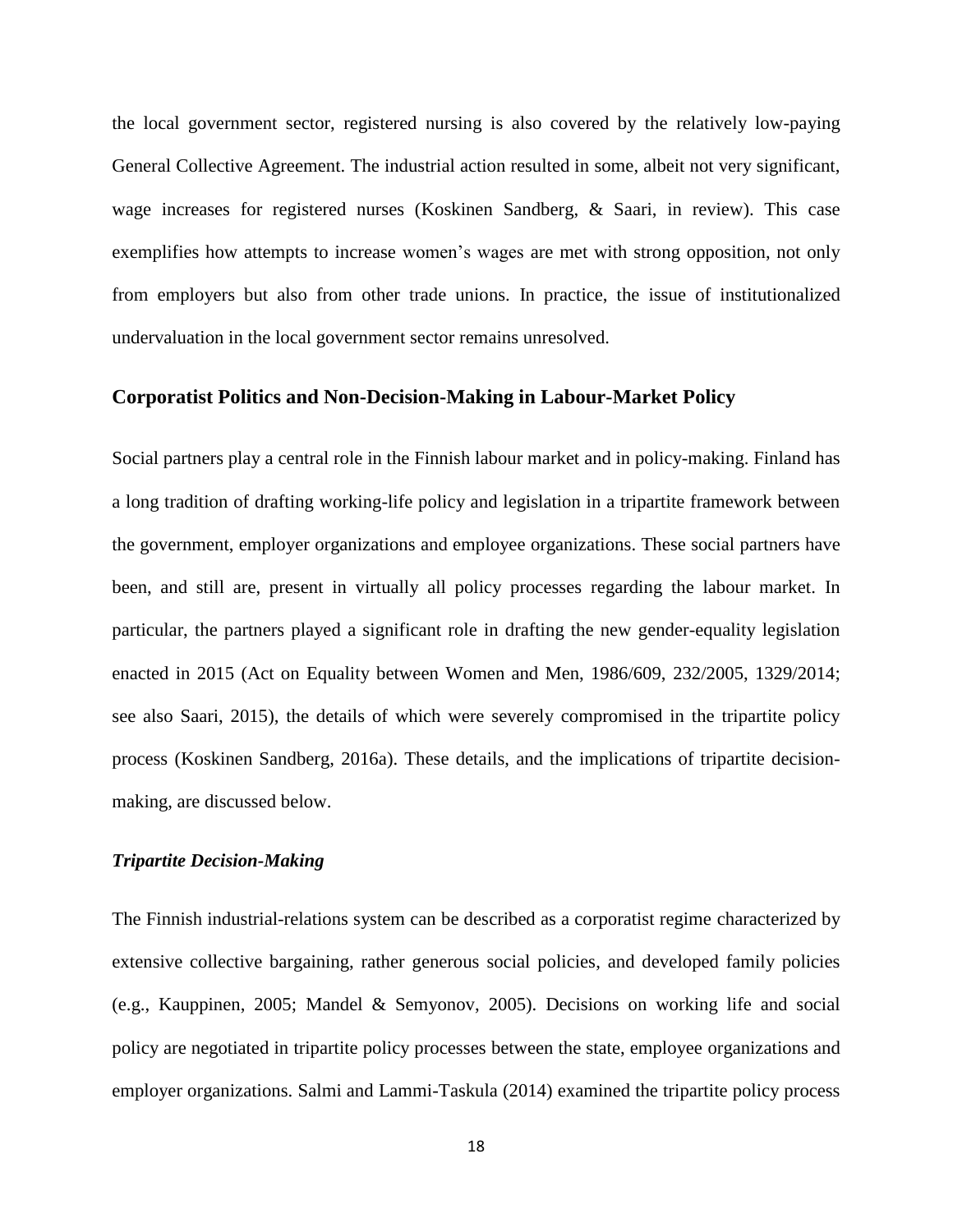in relation to Finnish parental-leave policy. They argued that the conflicting interests of the central employer and employee organizations have significantly challenged the development of policy. Decisions made in this respect have reflected the vested interests of the different stakeholders (Salmi & Lammi-Taskula, 2014).

Like other regimes, one feature of a corporatist regime is that it aims to preserve its power and uphold the status quo. So far, the Finnish corporatist regime has been surprisingly resistant to the changes in Finnish society brought about by, for example, globalization and neoliberalism. Historical developments, political power relations and the strength of the corporatist regime define the extent to which the employee and employer organizations have a role in shaping policy and legislation (Kauppinen, 2005). A peculiar feature of the Finnish context is that Finland is a small country with a limited number of people working around issues such as equal pay in these organizations. This means that the same people representing different interests meet and negotiate in several discrete contexts: the steering group for the tripartite Equal Pay Programme; the steering groups for research projects in this area; and tripartite working groups on policy and legislative initiatives.

Consensus-seeking is characteristic of Finnish policy-making (e.g., Saari, 2015; Salmi & Lammi-Taskula, 2014), and thus topics that are viewed as difficult and/or controversial are often met with silence. As a concept, *silence* refers to how knowledge about a certain topic is constructed either by remaining tacit or by overlooking central aspects related to the phenomenon (e.g., Tuori, 2014; Ward & Winstanley, 2003). Remaining tacit about and/or overlooking central aspects of the topic of gender pay equity creates an unusual situation in which most actors know what the main issues are – for example, narrowing the gender pay gap (Koskinen Sandberg, 2016b) – but only rarely directly address them (by, for instance, using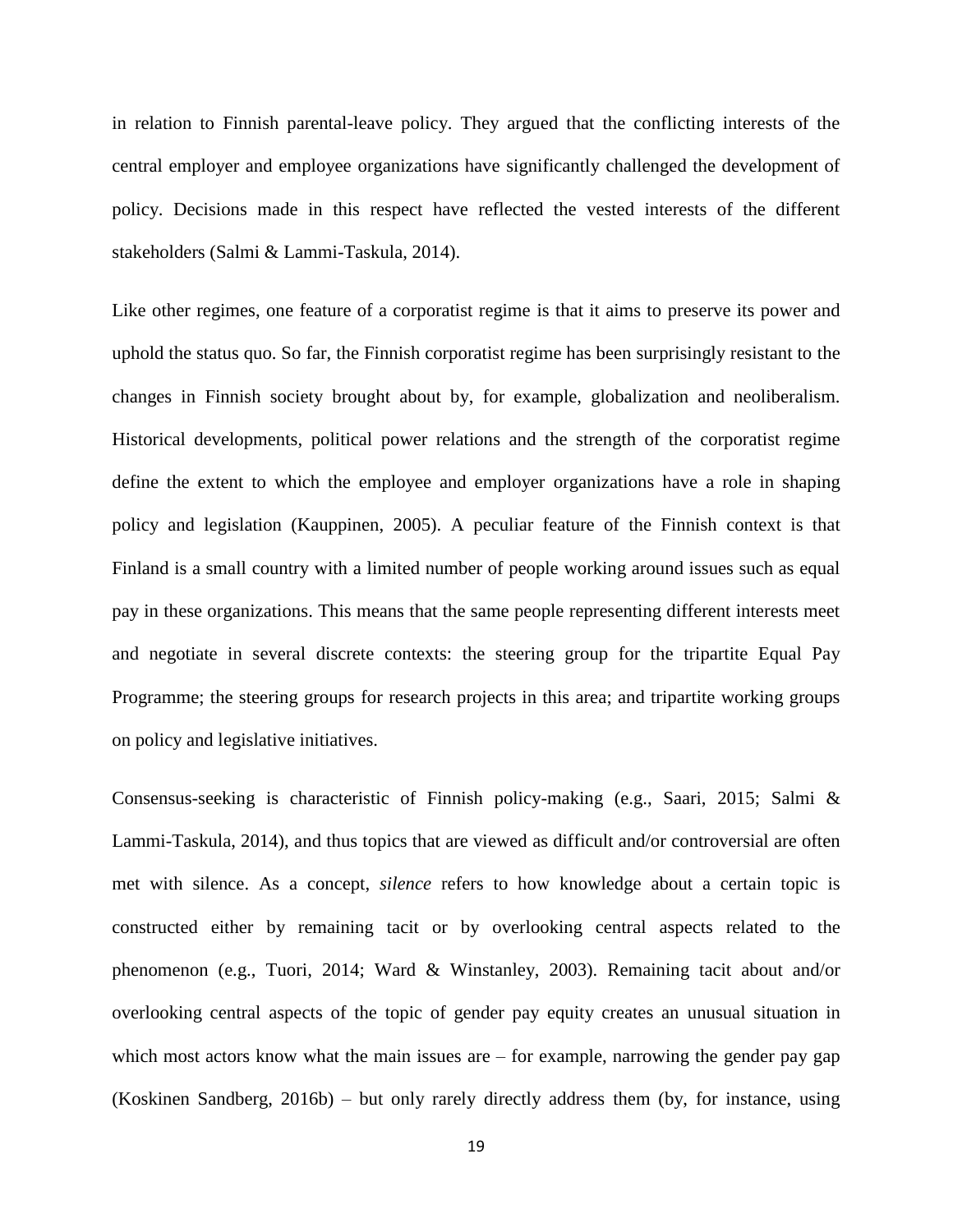centralized collective bargaining to allocate pay increases to undervalued feminized industries) since they conflict with their vested interests.

Instead of directly addressing the main issues and challenges, the current equal-pay policy concentrates on less controversial issues, such as developing pay systems within organizations and conducting gender-equality planning. These policy measures do not touch upon the gendered structure of the Finnish labour market as a whole. The key issues about the gender pay gap are not discussed due to the tradition of tripartite cooperation and the fear that breaching consensus might result in damage to important working relationships with trade unions and employer organizations (Koskinen Sandberg, 2016b). Officially, all seven central labour-market organizations are committed to advancing the objectives of the tripartite Equal Pay Programme, including narrowing the gender pay gap. In practice, however, the issue becomes more complex.

#### *Example 2. Non-Decision-Making in the Tripartite Policy Process*

The concept of non-decision-making (Bachrach & Baratz, 1962, 1963) is useful for analysing situations in which there are significant but latent power conflicts, and where actors limit decision-making to relatively non-controversial issues. This is accomplished by influencing community values as well as political procedures and rituals (Bachrach & Baratz, 1962, 1963; see also Bergqvist, Bjarnegård, & Zetterberg, 2015 for non-decision-making in Swedish parental-leave policy).

Building on earlier gender-equality legislation, the Finnish gender-equality law has recently been reformed (see Table 3). The reforms included more precise advice on how to conduct pay surveys, which are a mandatory part of gender-equality planning. The previous version of the law included an obligation to ensure equal pay for the same work and for work of equal value,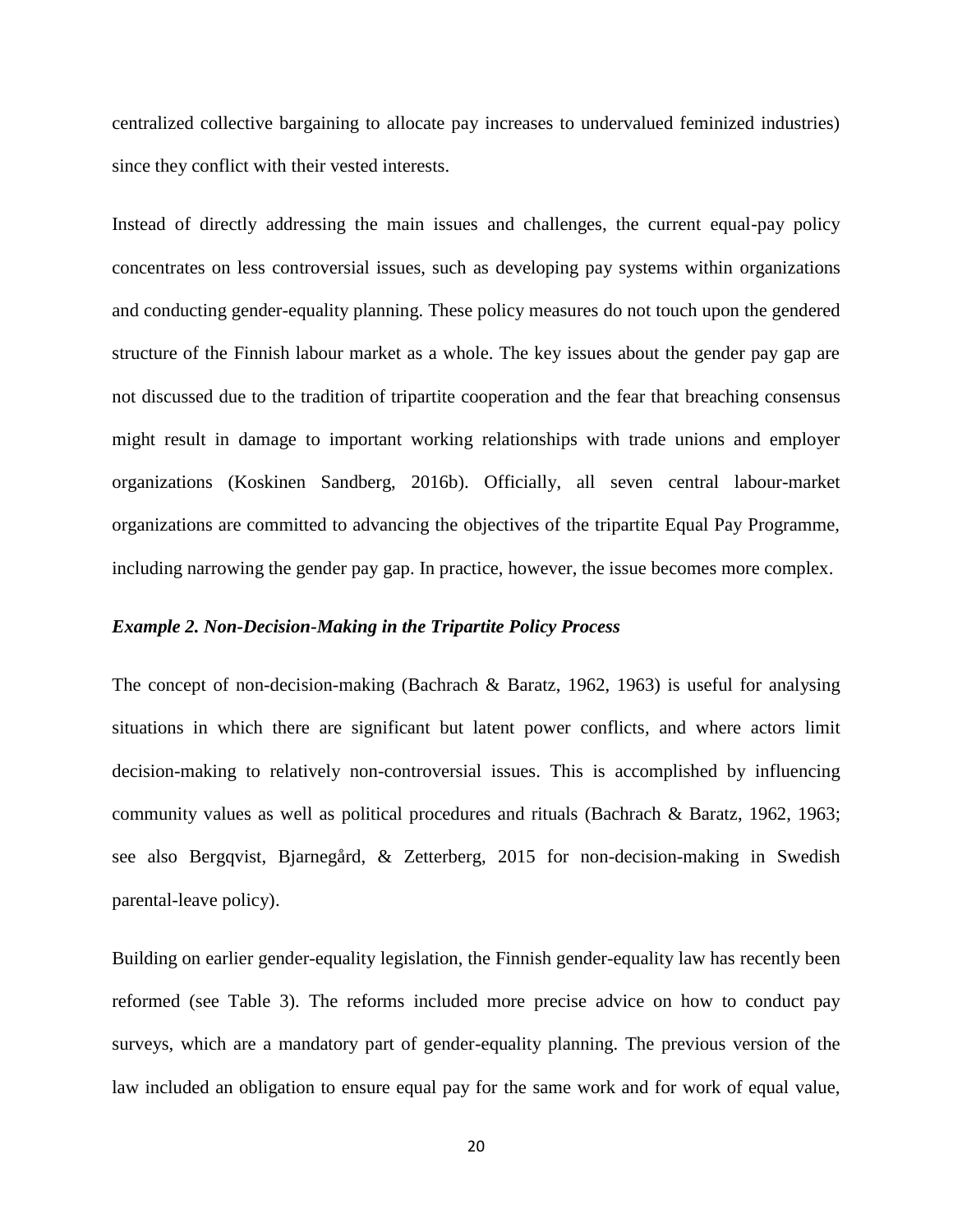but did not include advice on how to conduct wage comparisons. The renewal process began in 2012, and the reformed law was enacted in 2015. Currently, Finnish organizations are obliged to reform their gender-equality plans and pay surveys to meet the requirements of the reformed law. The law was negotiated in a tripartite working group consisting of representation from the Finnish governmental gender-equality agency and the seven central labour-market organizations, including both employer and employee organizations. In previous research, I analysed the process by which the law, especially regarding pay surveys, was renewed, using original documentation from the working group's meetings (Koskinen Sandberg, 2016a). The work of the tripartite working group was challenging due to conflicting interests; accordingly, there was a high risk that the group would not be able to deliver the desired end result: the terminology about pay surveys to be included in Finnish gender-equality law.

When looking at the reformed law about pay surveys, it is clear that many of the central features initially included on the working group's agenda did not survive the tripartite policy process. This case also highlights the consequences of the tripartite policy process for policy initiatives. The participants all had vested interests that they were aiming to protect when participating in the policy process. The policy process also had implications for the effectiveness of the resulting policies, which were ultimately compromises. According to the analysis, four main topics of negotiation and conflict are identifiable: (a) shop stewards' access to wage data, (b) comparing wages between collective agreements, (c) equal value comparisons, and (d) comparing by pay component. These central issues remained on the agenda throughout the policy process, and the methods of non-decision-making – limiting the scope of decision-making to non-threatening issues – were targeted towards these issues until compromises were eventually reached and the issues were successfully suppressed (Koskinen Sandberg, 2016a). These main topics of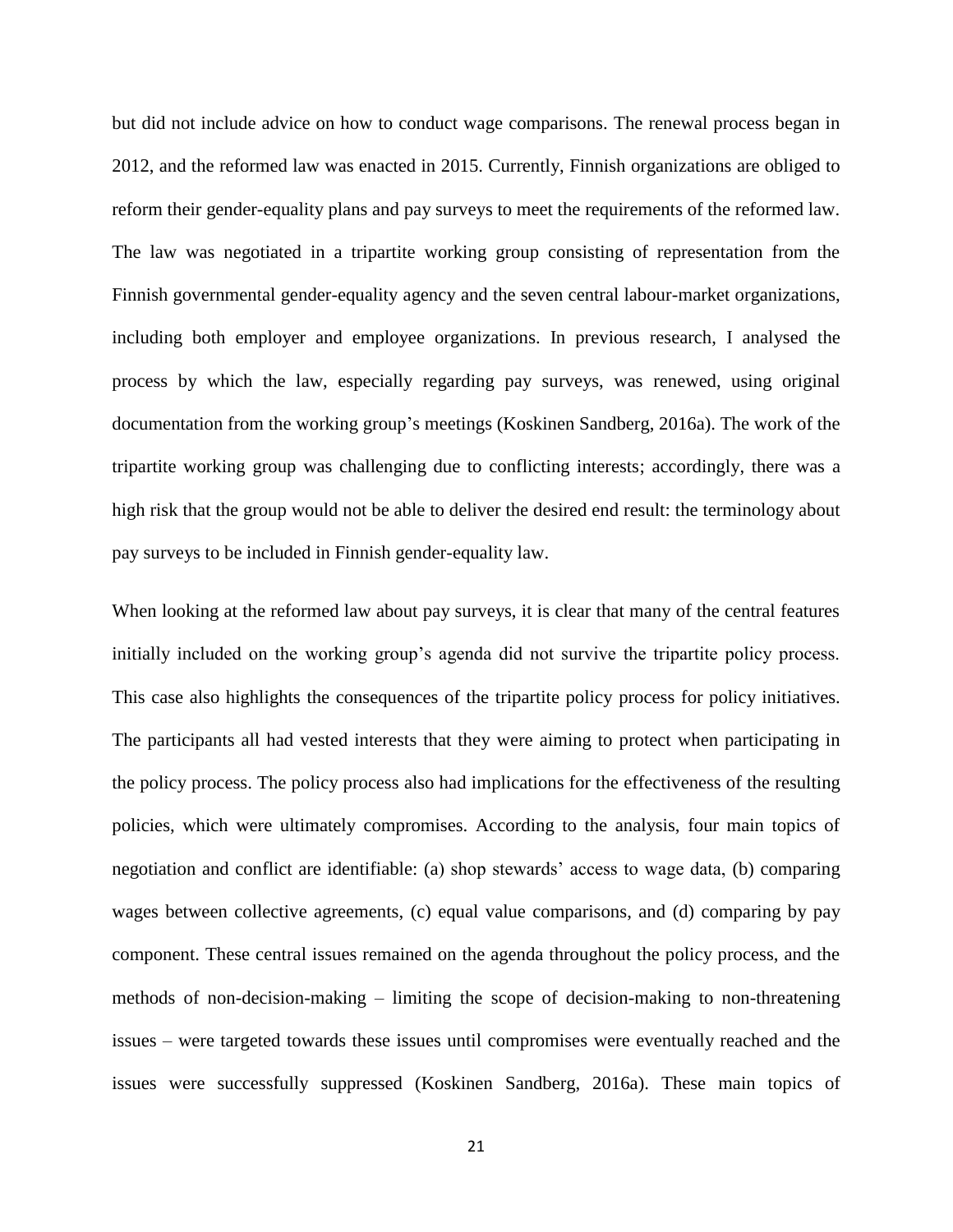negotiation and conflict were the ones most likely to uncover the undervaluation of work conducted by women. This becomes evident when taking the local government sector as an example. Comparing wages across collective agreements within organizations would make the undervaluation of women's work in the local government sector visible. Thus, the employer organizations, including local government employers, were able to prevent these comparisons from becoming part of gender-equality legislation.

Table 3. Renewal of the Finnish gender-equality legislation in a tripartite setting

## **The tripartite policy process behind the renewal of the Finnish gender-equality legislation**

1) Finland has a long tradition of involving employer and employee organizations in policymaking.

2) Most policy initiatives around working life and gender equality in working life have been drafted in the tripartite setting, in collaboration between the state, employer organizations and employee organizations.

3) When the policy initiative targets an issue that is directly linked to the labour-market organizations' vested interests, such as wages, conflicting interests are inevitable.

4) The resulting policies can be characterized as compromises that reflect the vested interests of the different stakeholders.

5) Drafting policy and legislation in the tripartite setting often results in less-than-ideal policies with limited outcomes.

6) An example of this is the renewal of the Finnish gender-equality legislation and the law on pay comparisons. How the comparison is to be done (within pre-existing job grades) is not very likely to identify gender-based pay disparities.

Pay surveys are a policy mechanism targeted at preventing pay discrimination and making, at least to some extent, the undervaluation of women's work (Austen et al., 2013; Grimshaw & Rubery, 2007) visible at the organizational level. The efficiency of such policy mechanisms is compromised by a variety of factors. Indeed, evaluation-based pay systems that are used as a tool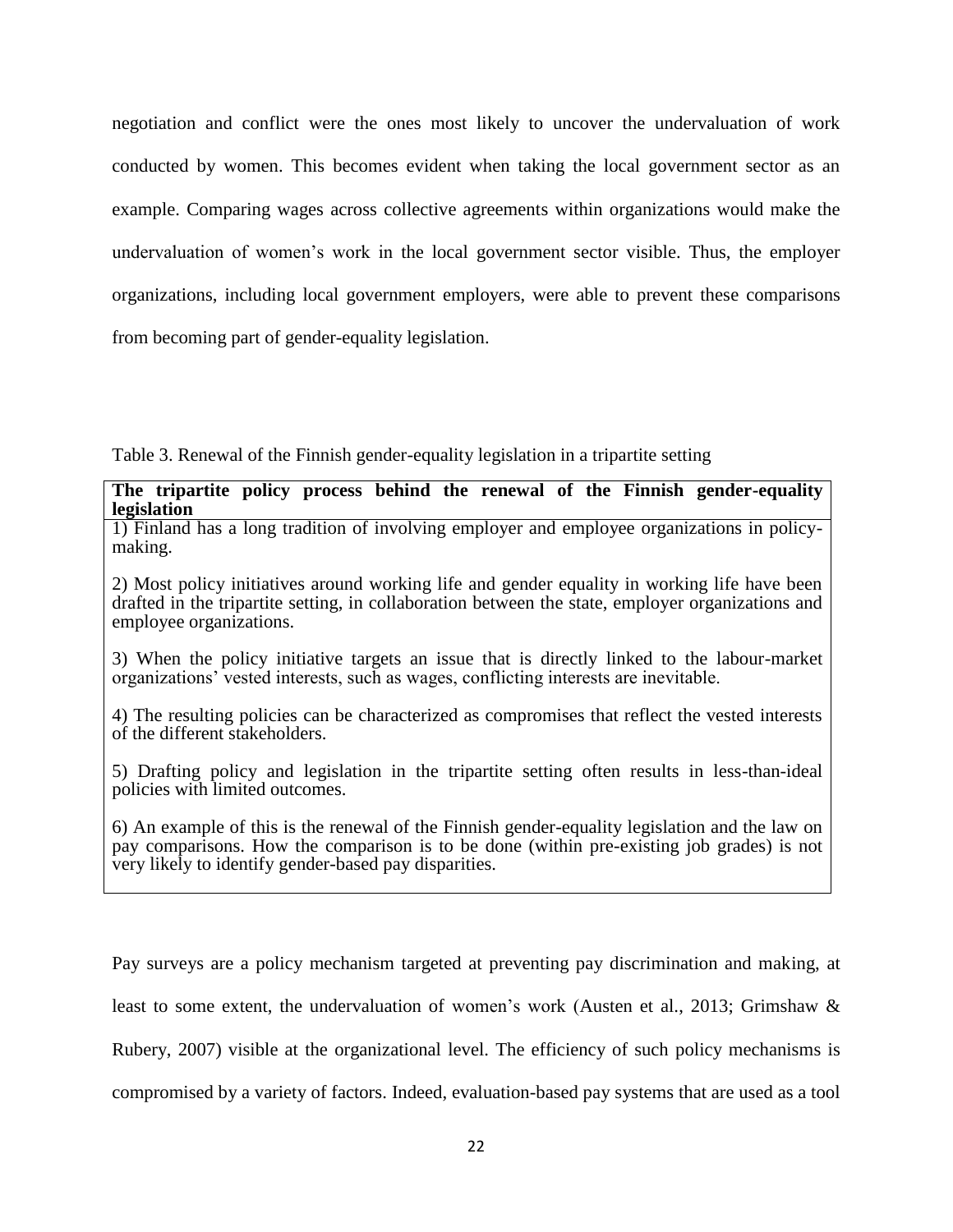for pay comparisons are not always based on the assessment of job demands and performance but can reflect a variety of issues, such as market forces and shared cultural understandings of appropriate wage levels for certain jobs or employee groups (Koskinen Sandberg, 2017).

In many cases, such as the local government case described above, the pay systems used in a sector make the comparison of wages *between* different jobs virtually impossible. Comparing wages *within* existing pay grades and other categories, as advised in the current law, does not result in identifying gender-based differences in pay. Quite the contrary, as these systems provide unwarranted legitimacy for wages paid (Koskinen Sandberg, 2017). The institutional actors' vested interests are reflected both within the existing pay systems they have often negotiated as part of collective agreements and the policy mechanism itself, also negotiated by these actors. The employer organizations in particular make sure that the policy developed does not threaten the status quo nor their vested interests – that is, the existing structure of wage formation in the Finnish labour market. The tripartite policy process, and the problems it entails, are very rarely openly discussed in Finnish society.

## **Discussion**

Currently, the dominant way of thinking in contemporary Western societies, such as Finland, emphasizes individualistic values and meritocracy (e.g., Budgeon, 2015; Kirkpatrick, 2010; Lewis, 2014). In this line of thinking, everyone has the opportunity to realize his or her potential. Failure to succeed is therefore viewed as the fault of the individual. The role of social structures and power relations is often downplayed in policy discussions and public debates, as well as in academic literature on equal pay, which is dominated by mainstream economics. Social structures, institutions and actors are, however, central to phenomena such as the gender pay gap.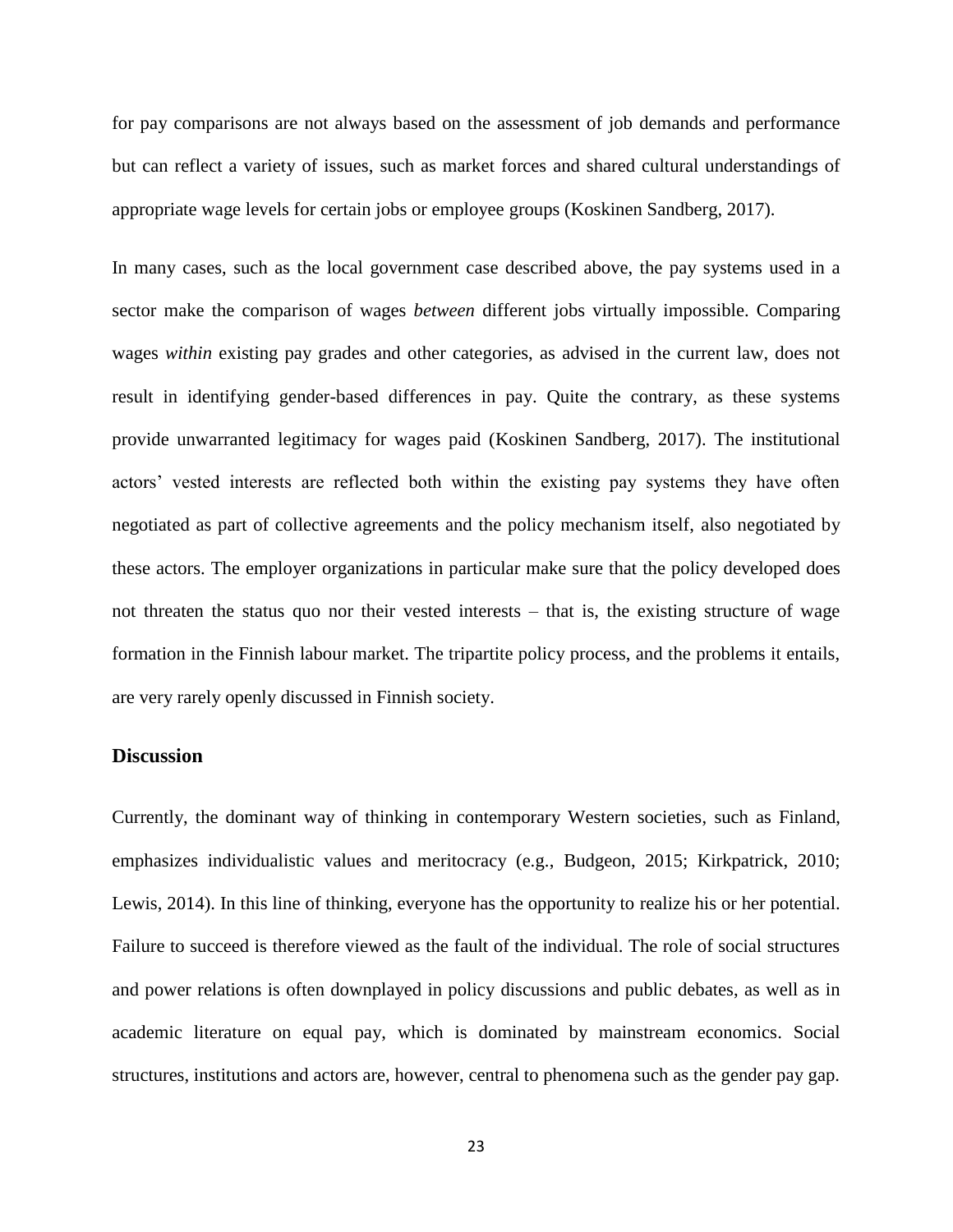This article has proposed viewing gender pay inequity through a sociological lens, which implies acknowledging the complex societal dynamics and roles of central institutions and actors in influencing the gender pay gap.

This article has analysed how the structure of the Finnish labour market, as well as the persistent gender pay gap, is linked to the specific context of the Finnish welfare state, the form it has taken, and the kind of citizenship it has offered to its female citizens – specifically, the right to paid work, albeit within the secondary labour market in highly feminized occupations in the public sector. In Finland, the national industrial-relations system also impacts upon gender pay equity through collective bargaining and tripartite policy-making. The argument has been made that, in addition to being "women-friendly" (e.g., Hernes, 1987) and providing Finnish women (and men) with parental leave, childcare, schools and social security, the Finnish welfare state has actively contributed to the formation of a low-paid secondary labour market in which Finnish women typically find employment (Estevez-Abe, 2006; Mandel & Shalev, 2009a, 2009b; Pfau-Effinger, 1993). Furthermore, the corporatist regime plays a significant role in upholding the current gendered structure of the labour market, both in collective bargaining and policy and legislative initiatives.

Collective bargaining and trade unions are typically viewed as positive for women's employment and gender pay equity. The issue is more complex, however, with both positive and negative impacts on gender equality in the Finnish labour market. The institutions – that is, the trade unions and employer organizations – have played an active role in institutionalizing the wage relativities between different jobs and industries, as presented in Example 1, which discusses the *institutionalized undervaluation* of women's work. These organizations negotiate wages for Finnish organizations and have the power to change the wage relativities, at least to a certain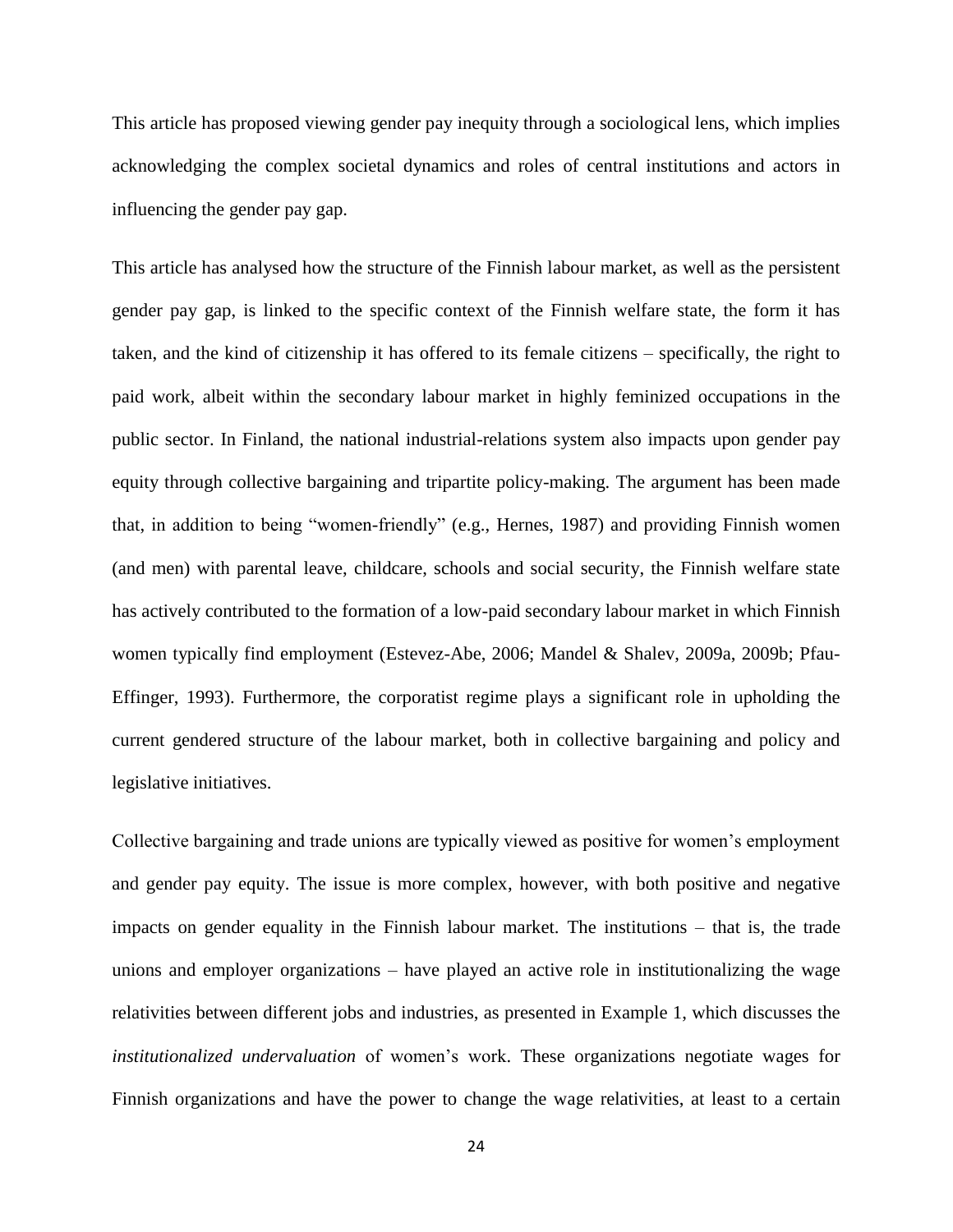extent. The same actors are present in Finnish policy-making and can resist developing policies that would conflict with their vested interests, such as negotiating collective agreements, as described in Example 2. This article demonstrates why central actors, their vested interests and power relations are crucial topics to consider when investigating the dynamics of the gender pay gap. Wages are political: They reflect power relations and the vested interests of central stakeholders, such as trade unions, employer organizations and governments.

This article has also demonstrated that understanding institutional and political contexts is crucial for studying wages and the persistent gender pay gap. As a multifaceted phenomenon, the gender pay gap is not solely or even mainly reducible to statistical models that display differences in the attributes of individual women and men. In addition, it cannot be explained by gender segregation of the labour market. Wages have been and currently are shaped by historical developments, culturally gendered valuations, institutional contexts, ideological underpinnings, political processes and gendered power relations. Thus, narrowing the gender pay gap would entail rethinking wage relativities and wage levels for different jobs and occupations. While this might sound unrealistic, it should not be considered so. The public sector should be exemplary and take the initiative in paying women fair and equal wages.

Institutions are typically resistant to change. However, sometimes change can take place, and rather quickly. At the moment, the Finnish labour market is awaiting the Health, Social Services and Regional Government (SOTE) Reform. What the impact will be on the gender pay gap, however, remains to be seen. Yet, what is evident is that the reform does have implications for Finnish women's employment, for labour-market organizations, for the corporatist system, and for the welfare state itself. With the privatization of parts of the social services and healthcare sectors, the strong link between women's work and welfare-state employment will become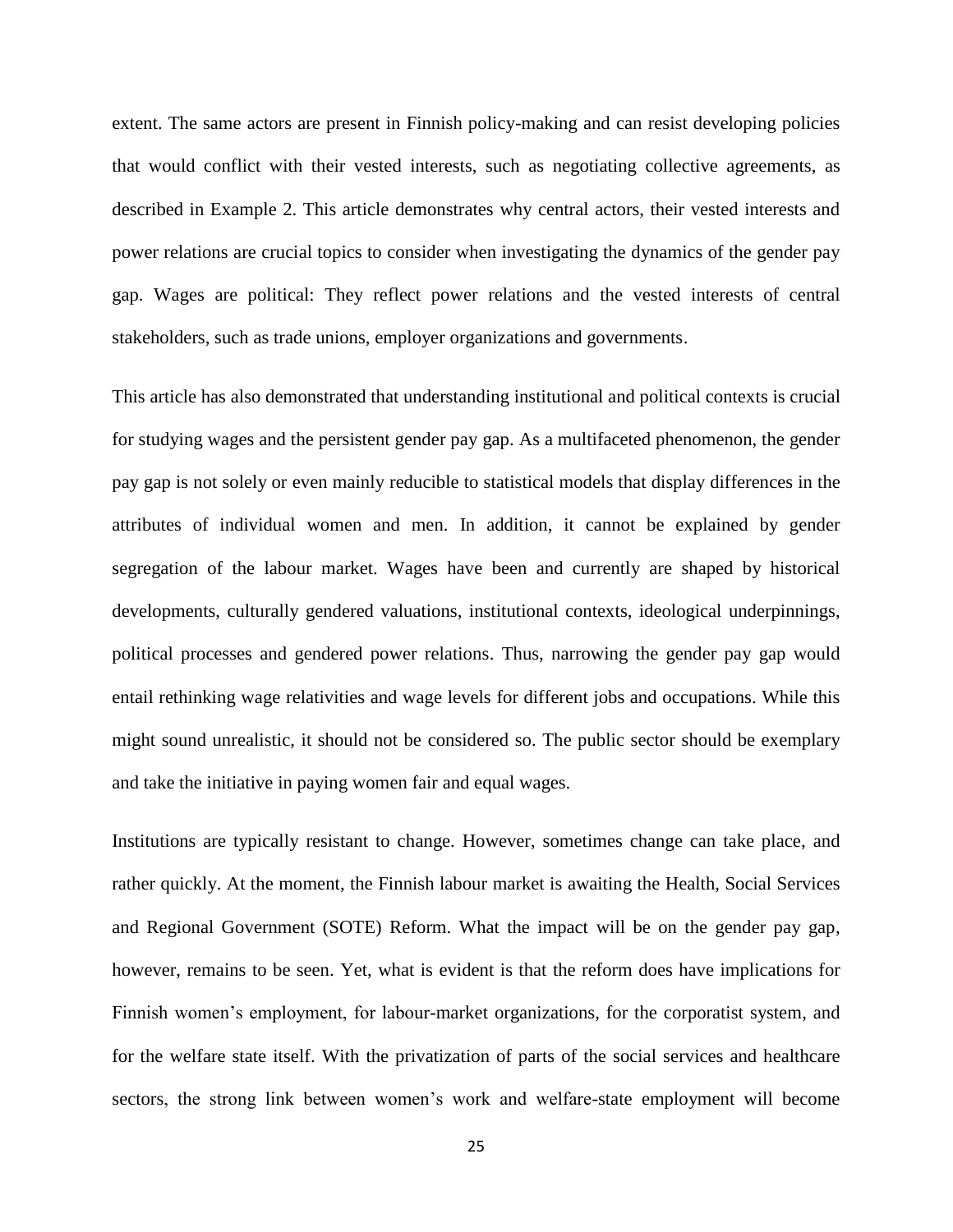weaker. Privatization will also have an impact on the power relations between the central actors. It remains to be seen, however, whether this will lead to changes in women's labour-market situation; and if so, in what direction.

Another recent example of institutional change and active institutional agency (e.g., Di Maggio, 1988) is the Competitiveness Pact, in which the Finnish government, headed by Prime Minister Sipilä, took an active role in facilitating negotiations aimed at improving the competitiveness of the Finnish economy by, for example, lowering labour costs. The Competitiveness Pact also targeted the public sector, and there is already evidence of its negative impact on the gender pay gap (Statistics Finland, 2017). This raises concerns about the effects of the neoliberal political agenda and increasing demands for competitiveness on welfare-state employment and gender pay equity.

#### **Acknowledgements**

This article was written as part of the research project *Gender, Power and Reconfigured Corporatism in Finland* funded by the Academy of Finland. I would like to thank the anonymous reviewers as well as the editors of this journal for their valuable feedback on earlier versions of this article.

#### **Author biography**

**Paula Koskinen Sandberg** is a Postdoctoral Researcher at the University of Tampere, Finland. She has published on topics such as gender inequality in pay systems, the institutionalized undervaluation of women's work and the social partners' role in drafting Finnish gender-equality legislation. Her current research interests include gender pay equity, equal pay policy, gender in wage determination and corporatist politics.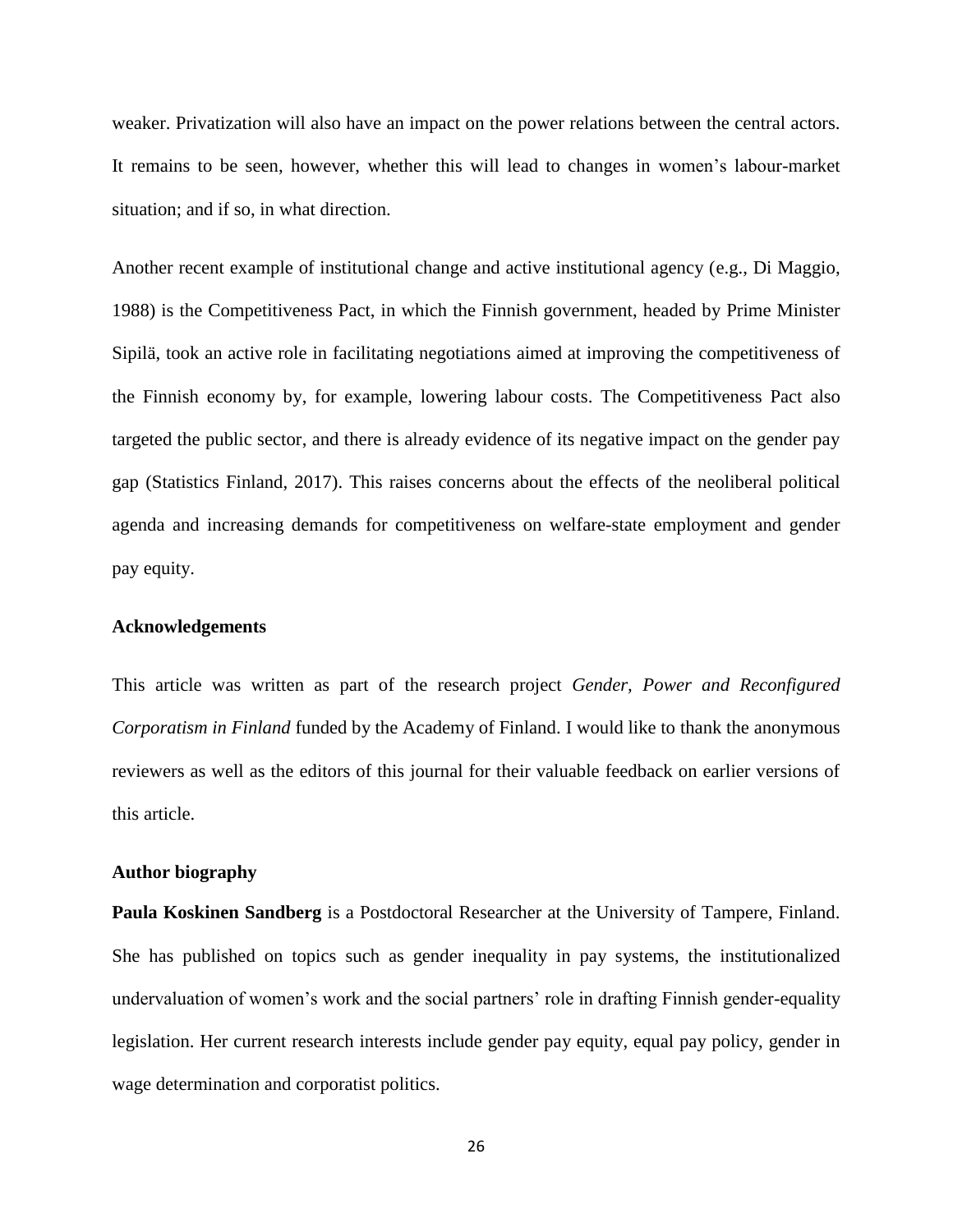#### **References**

Act on Equality between Women and Men, 1986/609, 232/2005, 1329/2014.

- Ausburg, K., Hinz, T., & Sauer, C. (2017). Why should women get less? Evidence on the gender pay gap from multifactorial survey experiments. *American Sociological Review*, *82*(1), 179–210.
- Austen, S. E., Jefferson, T. M., & Preston, A. C. (2013). Contrasting economic analyses of equal remuneration: The social and community services (SACS) case. *Journal of Industrial Relations*, *55*(1), 60–79.
- Bachrach, P., & Baratz, M. S. (1962). Two faces of power. *The American Political Science Review*, *56*(4), 947–952.
- Bachrach, P., & Baratz, M. S. (1963). Decisions and nondecisions: An analytical framework. *The American Political Science Review*, *57*(3), 632–642.
- Becker, G. S. (1994). Human capital revisited. In *Human capital: A theoretical and empirical analysis with special reference to education* (3rd Ed.) (pp. 15–28). Chicago: The University of Chicago Press.
- Bergqvist, C., Bjarnegård, E., & Zetterberg, P. (2015). When class trumps sex: The social democratic intra-party struggle over extending parental leave quotas in Sweden. *Social Politics*, *23*(2), 169– 191.
- Borchorst, A., & Siim, B. (2002). The women-friendly welfare states revisited. *NORA: Nordic Journal of Feminist and Gender Research*, *10*(2), 90–98.
- Borchorst, A., & Siim, B. (2008). Woman-friendly policies and state feminism: Theorizing Scandinavian gender equality. *Feminist Theory*, *9*(2), 207–224.
- Budgeon, S. (2015). Individualized femininity and feminist politics of choice. *European Journal of Women's Studies*, *22*(3), 303–318.
- Colling, T., & Dickens, L. (1998). Selling the case for gender equality: Deregulation and equality bargaining. *British Journal of Industrial Relations*, *36*(3), 389–411.
- Confederation of Finnish Industries. (2015). *EK:n sääntömuutos viitoittaa tietä kohti paikallista sopimista* [The Confederation of Finnish Industries changes its rules and leads the way towards local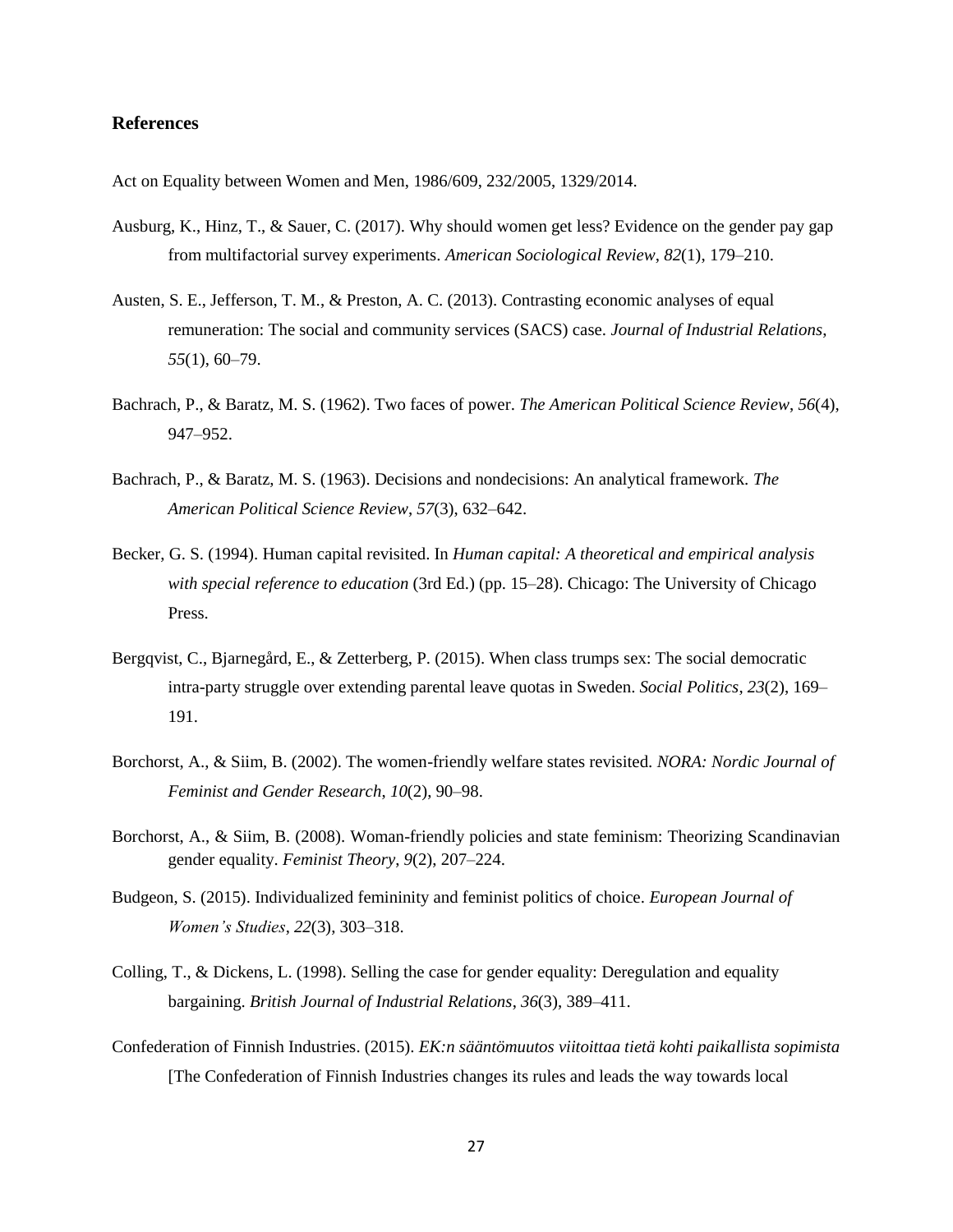bargaining]. (Press release). Retrieved from: http://ek.fi/ajankohtaista/tiedotteet/2015/11/25/eknsaantomuutos-viitoittaa-tieta-kohti-paikallista-sopimista/

- Estevez-Abe, M. (2005). Gender bias in skills and social policies: The varieties of capitalism perspective on sex segregation. *Social Politics: International Studies in Gender, State and Society*, *12*(2), 180–215.
- Estevez-Abe, M. (2006). Gendering the varieties of capitalism: A study of occupational segregation by sex in advanced industrial societies. *World Politics*, *59*(1), 142–175.
- Figart, D. M., Mutari, E., & Power, M. (2002). *Living wages, equal wages: Gender and labor market policies in the United States*. London and New York: Routledge.
- Grimshaw, D., & Rubery, J. (2002). The adjusted gender pay gap: A critical appraisal of standard decomposition techniques. Manchester, UK: Manchester School of Management, UMIST.
- Hernes, H. (1987). *Welfare state and woman power: Essays in state feminism*. Oslo: Norwegian University Press.
- Hirdman, Y. (1988). *Genussystemet- reflektioner kring kvinnors sociala underordning* [The gender system—reflections on women's social subordination]. Rapport / Maktutredningen, 99-0573888- 6; 23. Maktutredningen, Uppsala.
- Jefferson, T., & Austen, S. (2015). Understanding links between gender and pay: An important role for heterodox economics. *Journal of Australian Political Economy*, *75*, 115–132.
- Julkunen, R. (2009). *Työelämän tasa-arvopolitiikka* [Gender equality policy in working life]. Helsinki: Ministry of Social Affairs and Health, 53.
- Kantola, J., & Lombardo, E. (2017). *Gender and political analysis*. Basingstoke: Palgrave MacMillan.
- Kirkpatrick, J. (2010). Introduction: Selling out? Solidarity and choice in the American feminist movement. *Perspectives on Politics*, *8*(1), 241–245.
- Korkeamäki, O., Kyyrä, T., & Luukkonen, A. (2004). *Miesten ja naisten palkkaerot yksityisellä sektorilla* [Men's and women's wage differences in the private sector]. VATT-keskustelualoitteita. Helsinki: Valtion taloudellinen tutkimuskeskus.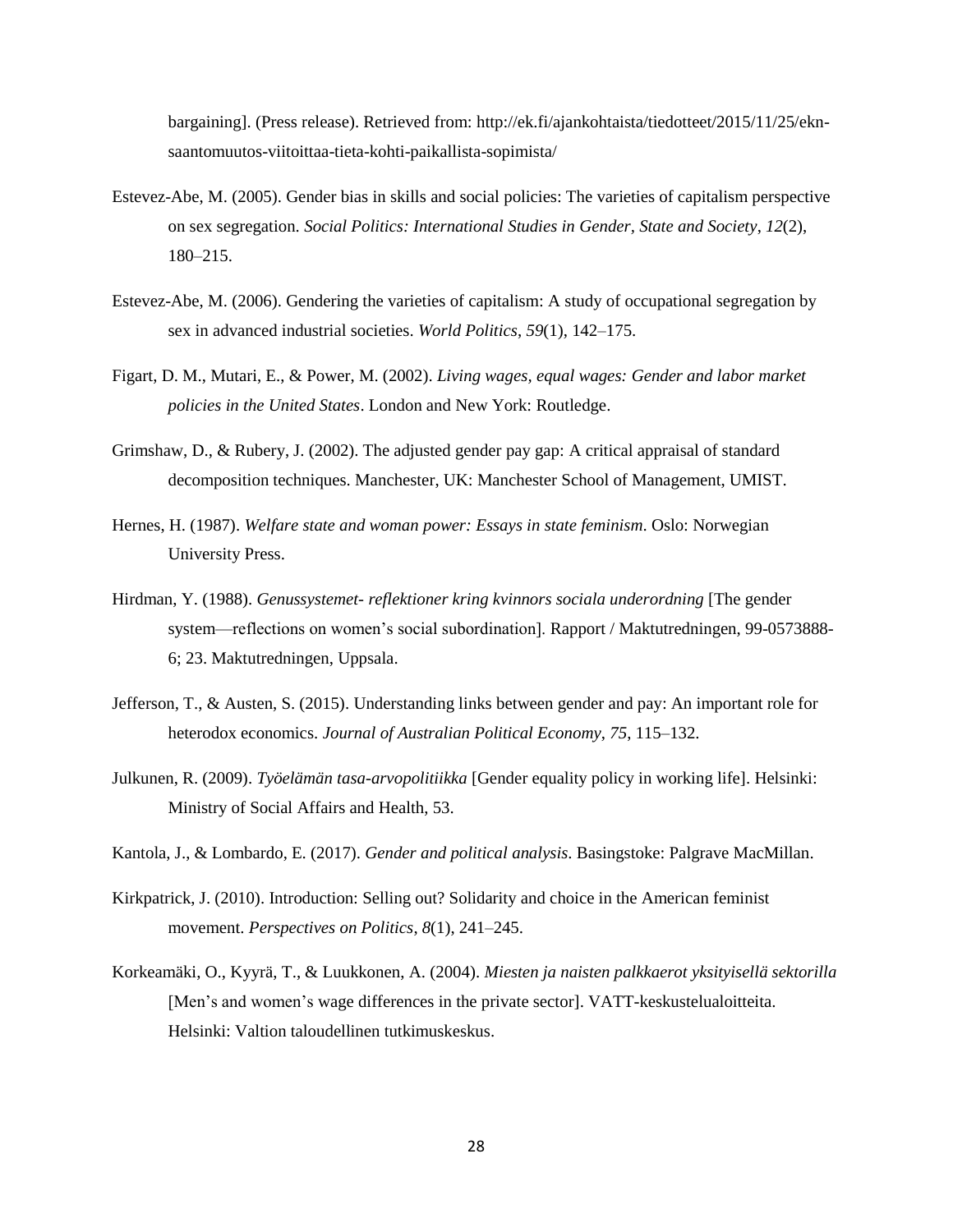- Koskinen Sandberg, P. (2016a). Non-decision making in the reform of equal pay policy: The case of Finnish gender equality legislation. *Equality, Diversity and Inclusion: An International Journal*, *35*(4), 280–295.
- Koskinen Sandberg, P. (2016b). The politics of gender pay eEquity: Policy mechanisms, institutionalised undervaluation and non-decision making. Publications of the Hanken School of Economics, No 305.
- Koskinen Sandberg, P. (2017). Intertwining gender inequalities and gender‐neutral legitimacy in job evaluation and performance‐related pay. *Gender, Work & Organization*, *24*(2), 156–170.
- Koskinen Sandberg, P. and Saari, M. (in review). The politics of equal pay: On the importance of studying wages as political. Article in review process.
- Koskinen Sandberg, P., Törnroos, M., & Kohvakka, R. (2017, online ahead of print). The institutionalised undervaluation of women's work: The case of local government sector collective agreements. *Work, Employment and Society*. DOI:10.1177/095001701771110
- Lewis, J. (1992). Gender and the development of welfare regimes. *Journal of European Social Policy*, *2*(3), 159–173.
- Lewis, P. (2014). Postfeminism, femininities and organization studies: Exploring a new agenda. *Organization Studies*, *35*(14), 1845–1866.
- Local Government Employers (n.d.). Retrieved from https://www.kt.fi/.
- Lombardo, E. (2017). The Spanish gender regime in the EU context: Changes and struggles in times of austerity. *Gender, Work & Organization*, *24*(1), 20–33.
- Lonka, E. (2015). *Samapalkkaisuusohjelman kokonaisarviointi 2010-2014* [The overall assessment of the Equal Pay Programme 2010–2014]. Helsinki: Ministry of Social Affairs and Health, 25.
- Mandel, H., & Semyonov, M. (2005). Family policies, wage structures and gender gaps: Sources of earnings inequality in 20 countries. *American Sociological Review*, *70*(6), 949–967.
- Mandel, H., & Semyonov, M. (2006). A welfare state paradox: State interventions and women's employment opportunities in 22 countries. *American Journal of Sociology, 111*(6), 1910–1949.
- Mandel, H., & Shalev, M. (2009a). Gender, class, and varieties of capitalism. *Social Politics: International Studies in Gender, State & Society*, *16*(2), 161–181.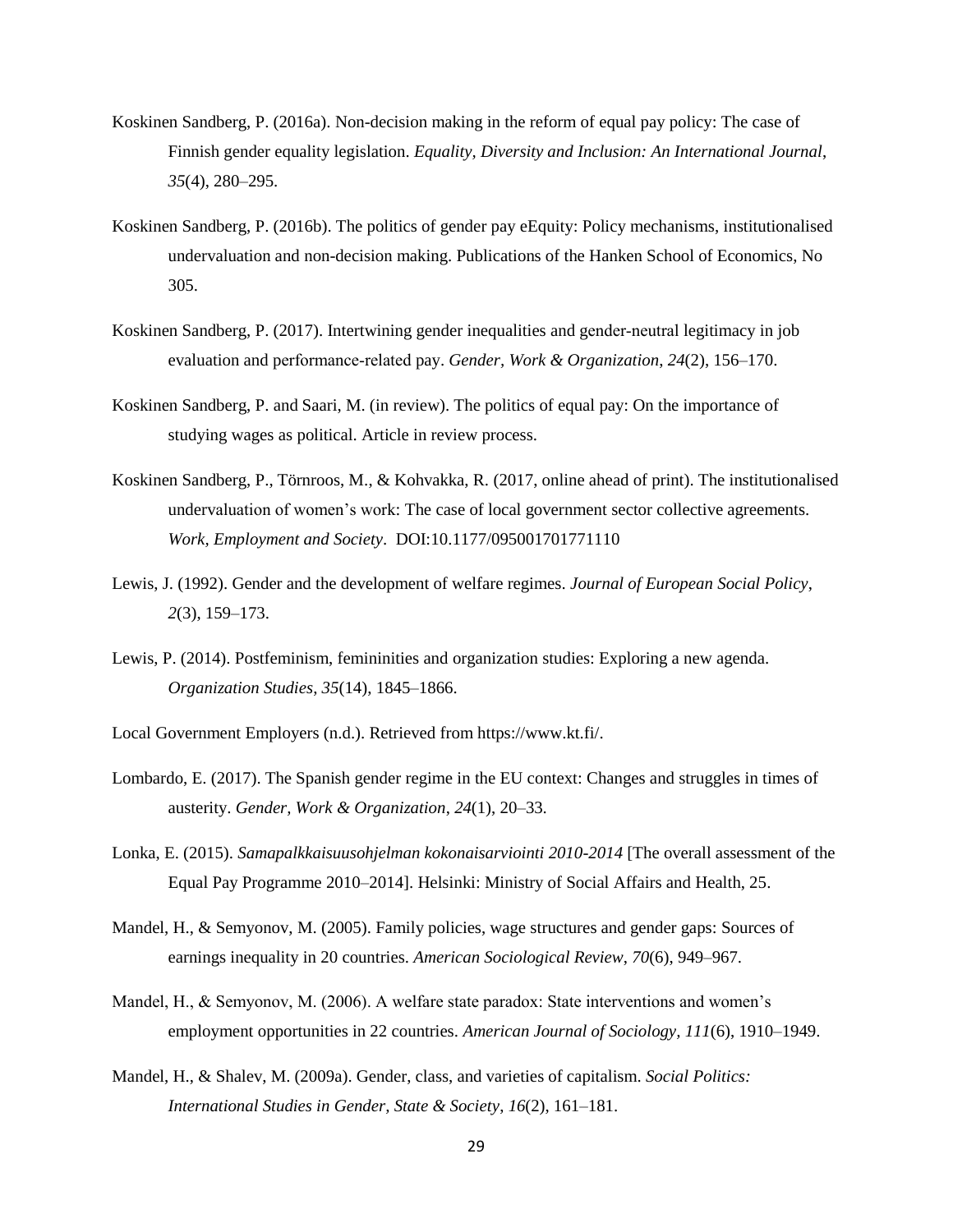- Mandel, H., & Shalev, M. (2009b). How welfare states shape the gender pay gap: A theoretical and comparative analysis. *Social Forces*, *87*(4), 1873–1911.
- Mann, G. (2007). Our daily bread: Wages, workers, and the political economy of the American West. Chapel Hill: University of North Carolina Press.
- Marchbank, J. (2000). *Women, power and policy: Comparative studies of childcare*. London and New York: Routledge.
- Mincer, J. (1958). Investment in human capital and personal income distribution. *The Journal of Political Economy*, *66*(4), 281–302.
- Ministry of Social Affairs and Health. (2007). The Equal Pay Programme. 2007:11, Helsinki.
- Ministry of Social Affairs and Health. (2016). The Equal Pay Programme. 2016–2019, Helsinki.

Ministry of Social Affairs and Health. (2008). Segregation and the gender wage gap. 2008:26, Helsinki.

- Napari, S. (2008). *Essays on the gender wage gap in Finland*. Research Institute of the Finnish Economy **(**ETLA), A No 44.
- Oaxaca, R. (1973). Male-female wage differentials in urban labor markets. *International Economic Review*, 693–709.
- Official Statistics of Finland. (OSF). Index of wage and salary earnings [e-publication]. SSN=1798-7814. Helsinki: Statistics Finland. Visited 10.5.2017. Retrieved from http://www.stat.fi/til/ati/index\_en.html
- Official Statistics of Finland. (OSF). Labour force survey [e-publication]. ISSN=1798-7857. Helsinki: Statistics Finland [referred: 14.1.2016]. Retrieved from http://www.stat.fi/til/tyti/index\_en.html
- Official Statistics of Finland (OSF). *Kelan lapsiperhe-etuustilasto 2015* [Kela statistics of benefits for families with children 2015] ISSN 1796-1459. Retrieved from www.kela.fi/tilastot>vuositilasto
- Pfau-Effinger, B. (1993). Modernisation, culture and part-time employment: The example of Finland and West Germany. *Work, Employment and Society*, *7*(3), 383–410.
- Pearson, R., & Elson, D. (2015). Transcending the impact of the financial crisis in the United Kingdom: Towards plan F—a feminist economic strategy. *Feminist Review*, *109*(1), 8–30.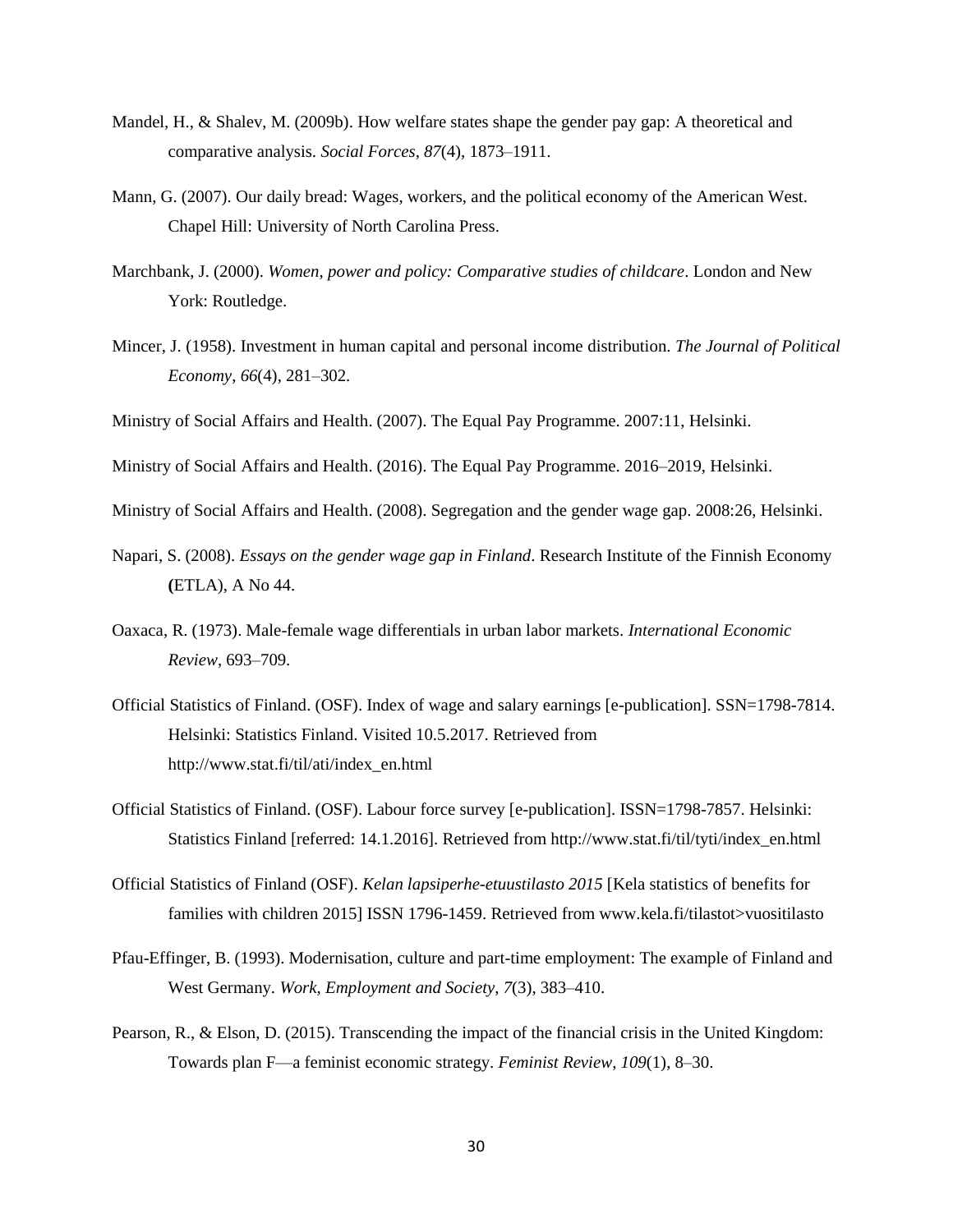- Peterson, E. (2011). *Beyond the "women-friendly" welfare state: Framing gender inequality as a policy problem in Spanish and Swedish politics of care*. (Doctoral dissertation). University Complutense of Madrid.
- Rantalaiho, L. (1997). Contextualizing gender. In L. Rantalaiho & T. Heiskanen (Eds.), *Gendered practices in working life,* (pp. 16–30). London: Palgrave Macmillan.
- Rantalaiho, L., Heiskanen, T., Korvajärvi, P., & Vehviläinen, M. (1997). Studying gendered practices. In L. Rantalaiho & T. Heiskanen (Eds.), *Gendered practices in working life* (pp. 3–15). London: Palgrave Macmillan.
- Reskin, B. F. (1988). Bringing the men back in: Sex differentiation and the devaluation of women's work. *Gender & Society*, *2*(1), 58–81.
- Ridgeway, C. L., & Correll, S. J. (2004). Unpacking the gender system: A theoretical perspective on gender beliefs and social relations. *Gender & Society*, *18*(4), 510–531.
- Rubery, J., Bettio, F., Fagan, C., Maier, F., Quack, S., & Villa, P. (1997). Payment structures and gender pay differentials: Some societal effects*. The International Journal of Human Resource Management*, *8*(2), 131–149.
- Rubery, J., & Grimshaw, D. (2015). The 40-year pursuit of equal pay: A case of constantly moving goalposts. *Cambridge Journal of Economics*, *39*(2), 319–343.
- Rubery, J. (2013). From "women and recession" to "women and austerity": A framework for analysis. In J. Rubery & M. Karamessini (Eds.), *Women and austerity: The economic crisis and the future for gender equality*. London and New York: Routledge.
- Saari, M. (2015). *Symboliseksi sovittu- Tasa-arvosuunnittelun ja palkkakartoituksen legitimiteetti* [Negotiated into the symbolic – The legitimacy of gender equality planning and pay surveys]. *Oikeus*, *44*(1), 44–68.

Sainsbury, D. (1996). *Gender, equality and welfare states.* Cambridge: Cambridge University Press.

Salmi, M., & Lammi-Taskula, J. (2014), Policy goals and obstacles for father's parental leave in Finland. In G. B. Eydal & T. Rostgaard (Eds.), *Fatherhood in the Nordic welfare states, comparing care policies and practices.* Bristol: Policy Press at the University of Bristol.